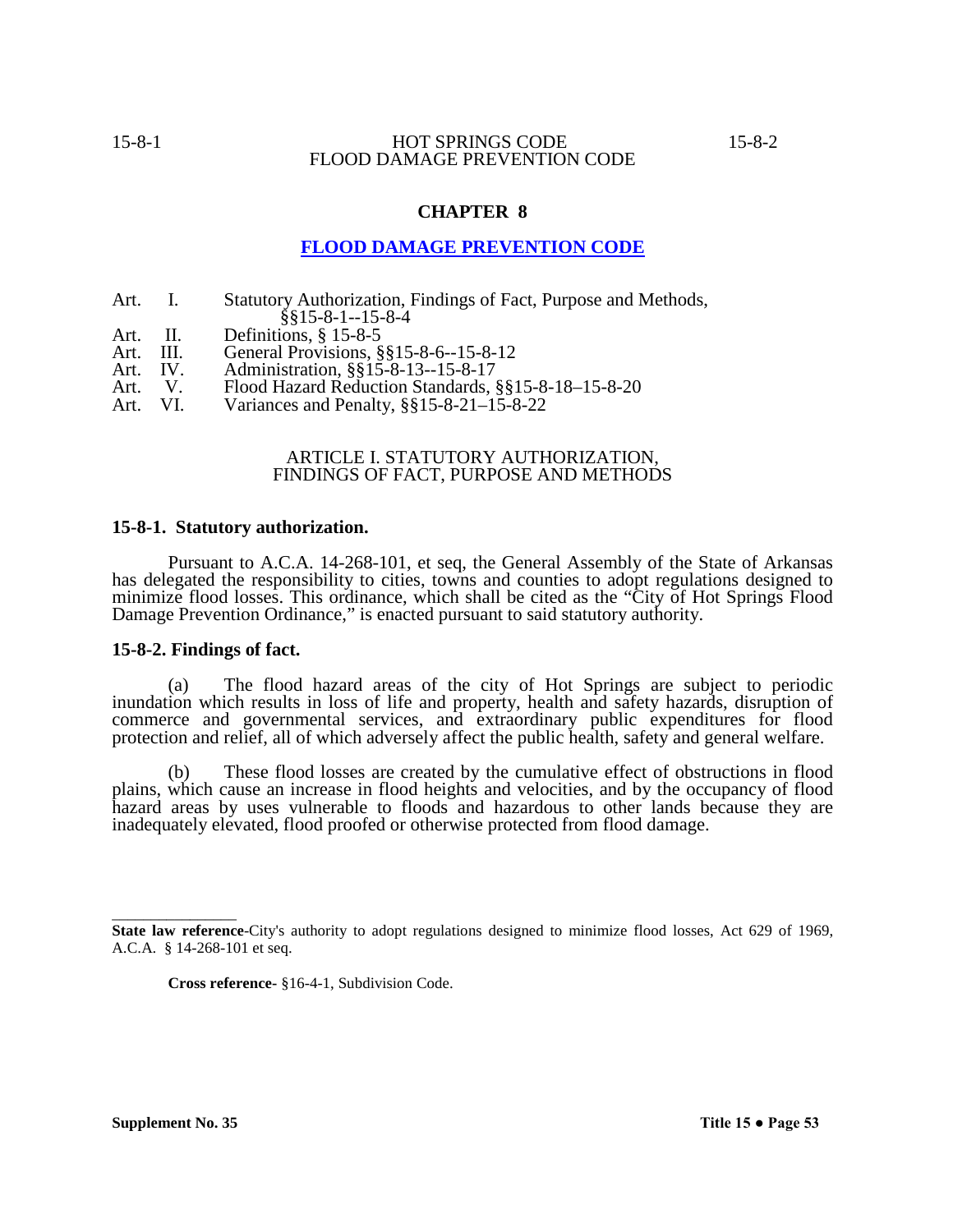#### **15-8-3. Statement of purpose.**

It is the purpose of this article to promote the public health, safety and general welfare and to minimize public and private losses due to flood conditions in specific areas by provisions designed to:

- (a) Protect human life and health;
- (b) Minimize expenditure of public money for costly flood-control projects;
- (c) Minimize the need for rescue and relief efforts associated with flooding and generally undertaken at the expense of the general public;
- (d) Minimize prolonged business interruptions;
- (e) Minimize damage to public facilities and utilities such as water and gas mains, electric, telephone and sewer lines, streets and bridges located in flood plains;
- (f) Help maintain a stable tax base by providing for the sound use and development of flood-prone areas in such a manner as to minimize future flood blight areas; and
- (g) Ensure that potential buyers are notified that property is in a flood area.

#### **15-8-4. Methods of reducing flood losses.**

In order to accomplish its purposes, this article uses the following methods:

- (a) Restrict or prohibit uses that are dangerous to health, safety or property in times of flood, or cause excessive increases in flood heights or velocities;
- (b) Require that uses vulnerable to floods, including facilities which serve such uses, be protected against flood damage at the time of initial construction;
- (c) Control the alteration of natural flood plains, stream channels, and natural protective barriers, which are involved in the accommodation of flood waters;
- (d) Control filling, grading, dredging and other developments which may increase flood damage; and
- (e) Prevent or regulate the construction of flood barriers which will unnaturally divert flood waters or which may increase flood hazard to other lands.

(Ord. No. 5742, § 1 (Art. I), 11-17-09)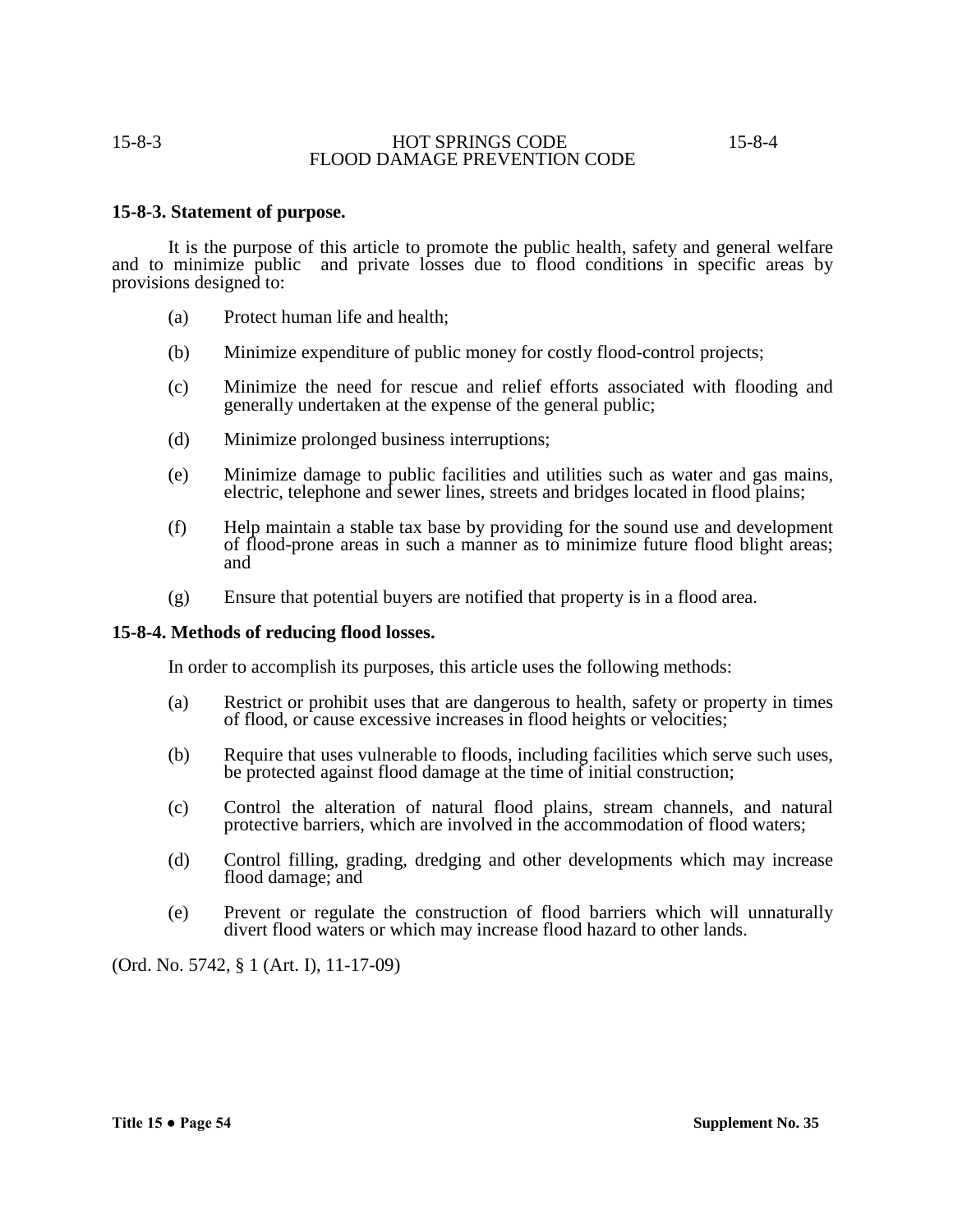#### ARTICLE II. DEFINITIONS

#### **15-8-5. Definitions.**

Unless specifically defined below, words or phrases used in this article have their common usage meaning to give the most reasonable application to this code. Additional definitions for floodplain management terms can be found at Part §59.1 of 44 CFR.

*44 CFR (Emergency Management and Assistance* - *National Flood Insurance Program Regulations)* Parts 59-75 contain Federal regulations upon which local floodplain managements are based.

*44 CFR § 65.12* contains the section of the Federal regulations which involves revision of flood insurance rate maps to reflect base flood elevations caused by proposed encroachments.

*"100-year flood"* is any flood with a 1% chance of occurring in any given year. The term is misleading, because of its statistical derivation. A "100-year flood" may occur many times in any given 100-year period, or it may not occur at all in 100 years.

*"500-year flood"* is any flood with a 0.2% chance of occurring in any given year. As with the 100-year flood, this term is also misleading, because of its statistical derivation. A "500-year flood" may occur many times in any given 500-year period, or it may not occur at all in 500 years.

*"Accessory Structures"* are structures which are on the same parcel of property as the principle structure and the use of which is incidental to the use of the principle structure (such as garages and storage sheds).

*"Adverse impact"* means any negative or harmful effect.

*"AE or A1-30 Risk Zones"* are special flood hazard areas where detailed studies have determined base flood elevations. AE has replaced Al-30 in newer flood maps.

*"AH Risk Zones"* are special flood hazard areas characterized by shallow flooding with ponding effects (where floodwaters accumulate in depressions and linger until absorbed or evaporated).

*"AO Risk Zones"* are special flood hazard areas characterized by shallow flooding with sheet flow (where floodwaters flow in a broad, shallow sheet rather than through a narrow channel).

*"A Risk Zones"* are special flood hazard areas without detailed studies, where base flood elevations have not been determined.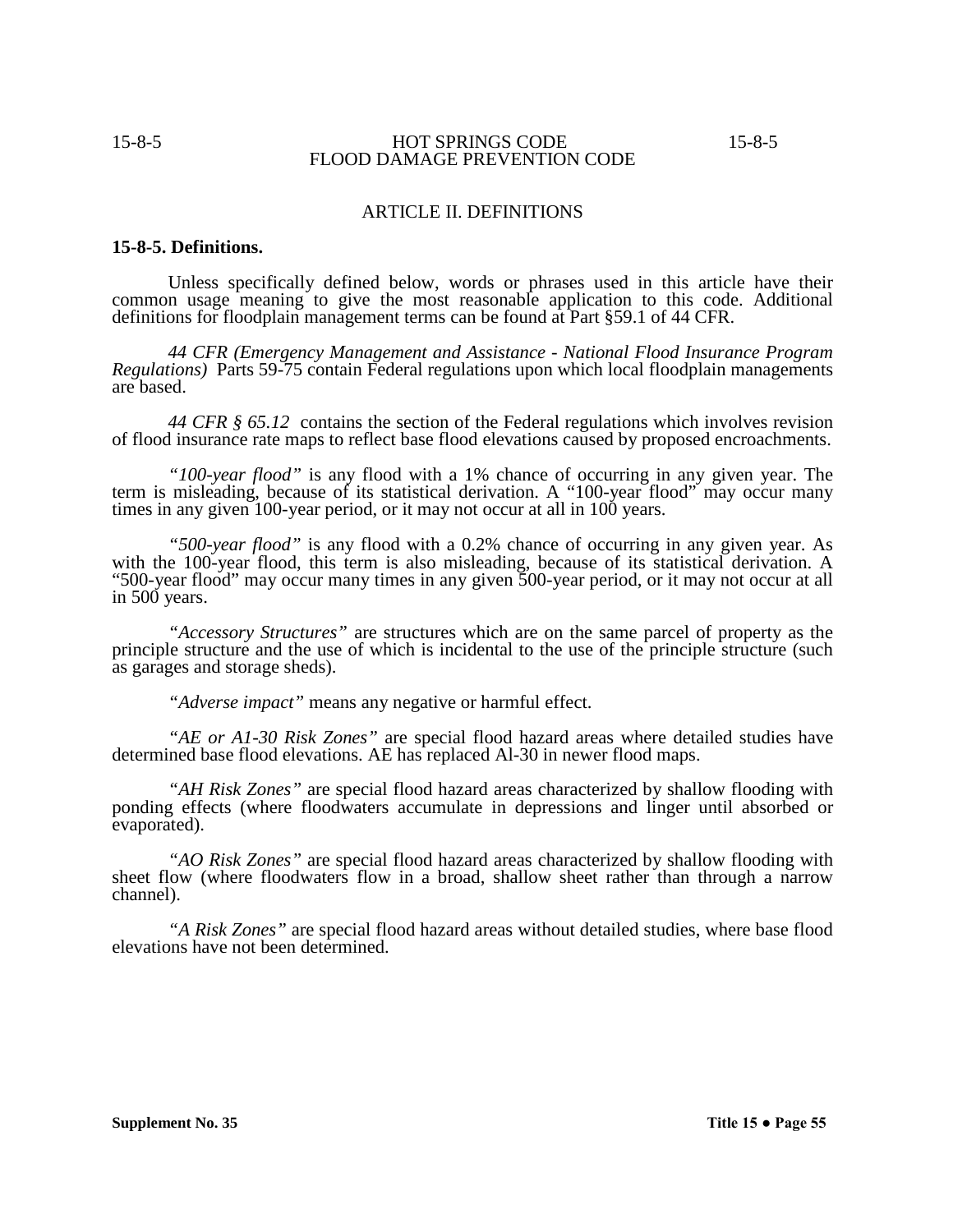*"Appeal Board"* means a person or persons specifically designated to render decisions on variance applications and floodplain management complaints.

*"Automatic"* entry and exit of floodwaters means that the water must be able to enter and exit with no intervening action from a person.

*"Base flood"* is the flood profile used as the basis for the NFIP regulations. The Federal government has selected the "100-year flood" as the base flood.

*"Base flood"* is the flood profile used as the basis for the NFIP regulations. The Federal government has selected the 1% chance flood as the base flood.

*"Basement"* is any enclosed area that is below grade on all sides.

*"BFE"* is the acronym for Base Flood Elevation.

*"Buoyancy"* is the upward force exerted by water. Buoyancy can cause underground tanks to float free and can lift structures off foundations.

*"Certificates of Compliance"* are formal documents issued by floodplain administrators certifying that completed projects comply with the requirements of the local Code.

*"CFR"* is the acronym for the Code of Federal Regulations. The Code of Federal Regulations is the codification of the general and permanent rules published in the Federal Register by the executive departments and agencies of the Federal government. It is divided into 50 titles that represent broad areas subject to Federal regulation. The Federal regulations pertaining to the National Flood Insurance Program are found in Title 44, Emergency Management and Assistance.

*"Clearing"* is the act of cutting timber or shrubs from an area.

*"Commercial business park"* is typically an area of offices or light industrial usage, although retail, service, or industrial usage is sometimes included in supporting roles. For example, a commercial business park of office complexes may also include restaurants which service these offices.

*"Concrete deadman anchors"* are heavy steel rods embedded in buried sections of concrete, used to secure items in place under tension.

*"Covenant"* is a clause in a contract that requires one party to do, or refrain from doing, certain things. A covenant frequently appears as a restriction that a lender imposes on a borrower.

*"Crawlspace"* is a type of structural foundation where the space beneath the lowest floor is typically not deep enough to allow a person to stand and not all four walls are below grade.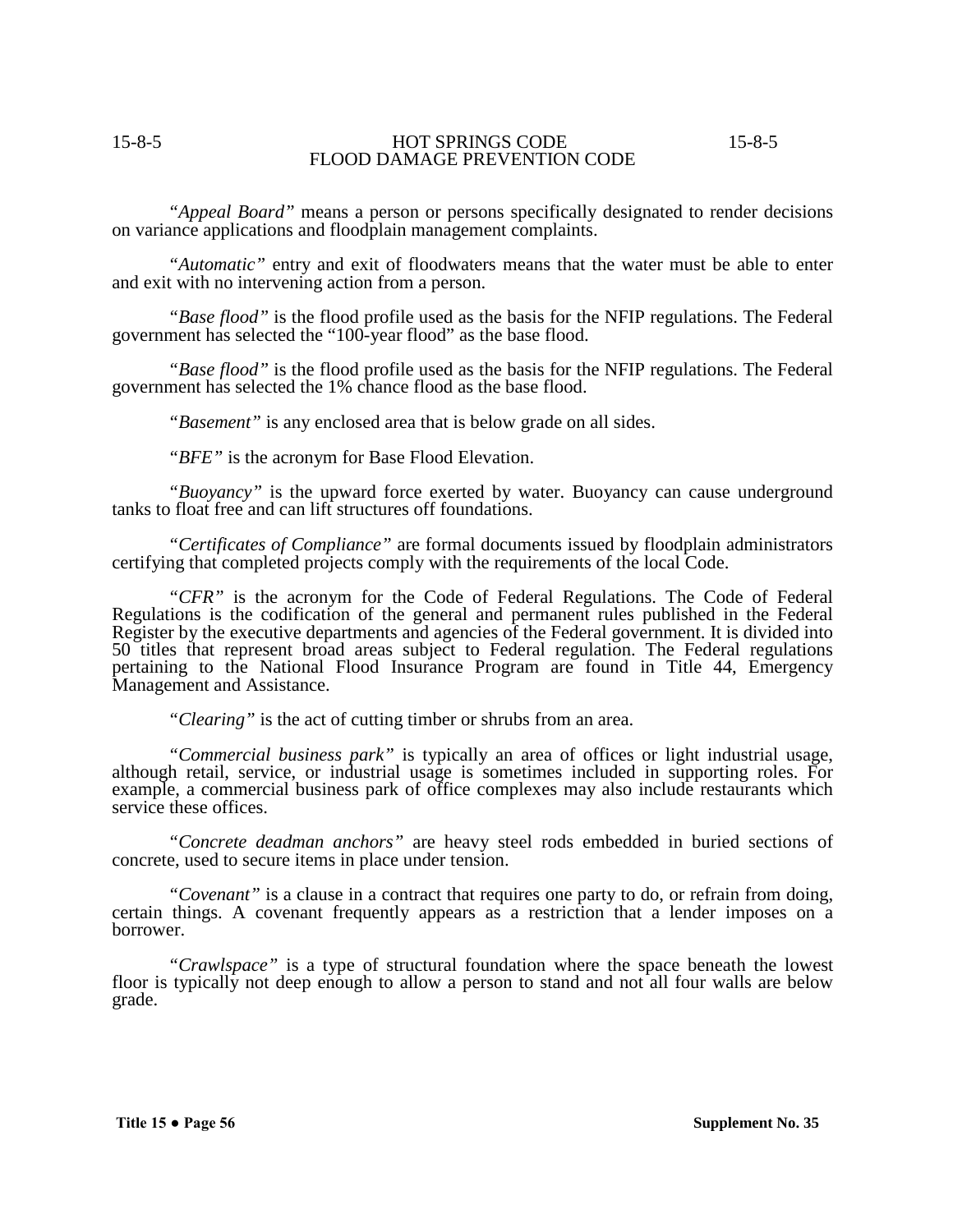*"Critical facilities"* include: Governmental facilities that are considered essential for the delivery of critical services and crisis management (such as data and communication centers and key governmental complexes); facilities that are essential for the health and welfare of the whole population (such as hospitals, prisons, police and fire stations, emergency operations centers, evacuation shelters and schools); mass transportation facilities (such as airports, bus terminals, train terminals); lifeline utility systems (including potable water, wastewater, oil, natural gas, electric power and communications systems); high potential loss facilities (such as nuclear power plants or military installations); hazardous material facilities (such as industrial facilities housing or manufacturing or disposing of corrosives, explosives, flammable materials, radioactive materials and toxins.

*"D Zones"* are areas in which the flood hazard has not been determined, but may be possible.

*"Deed restriction"* refers to a clause in a deed that limits the future uses of the property in some respect. Deed restrictions may impose a vast variety of limitations and conditions; for example, they may limit the density of buildings, dictate the types of structures that can be erected, prevent buildings from being used for specific purposes or even from being used at all.

*"Development"* means any man-made change to improved or unimproved real estate. It includes, but not limited to, construction, reconstruction, or placement of a building, or any addition or substantial improvements to a building. "Development" also includes the installation of a manufactured home on a site, preparing a site for a manufactured home, or installing/parking a travel trailer. The installation of utilities, construction of roads, bridges, culverts or similar projects are also "developments." Construction or erection of levees, dams, walls, or fences; drilling, mining, filling, dredging, grading, excavating, paving, or other alterations of the ground surface are "developments." Storage of materials including the placement of gas and liquid storage tanks are "developments," as are channel modifications or any other activity that might change the direction, height, or velocity of flood or surface waters. "Development" will normally not include maintenance of existing drainage ditches, gardening, plowing, planting, harvesting of crops, or similar practices that do not involve filling, grading, or construction of levees.

*"Development permit"* refers to the permit required for placing a "development" in the floodplain.

*"Easements"* are rights or permissions held by one person to make specific, limited use of land owned by another person.

*"Elevation certificate"* refers to FEMA form 81-31, which for the purposes of this Code must be properly completed by a professional engineer, surveyor or architect licensed to practice in the State of Arkansas.

*"Erosion"* is the process of soil removal by moving water.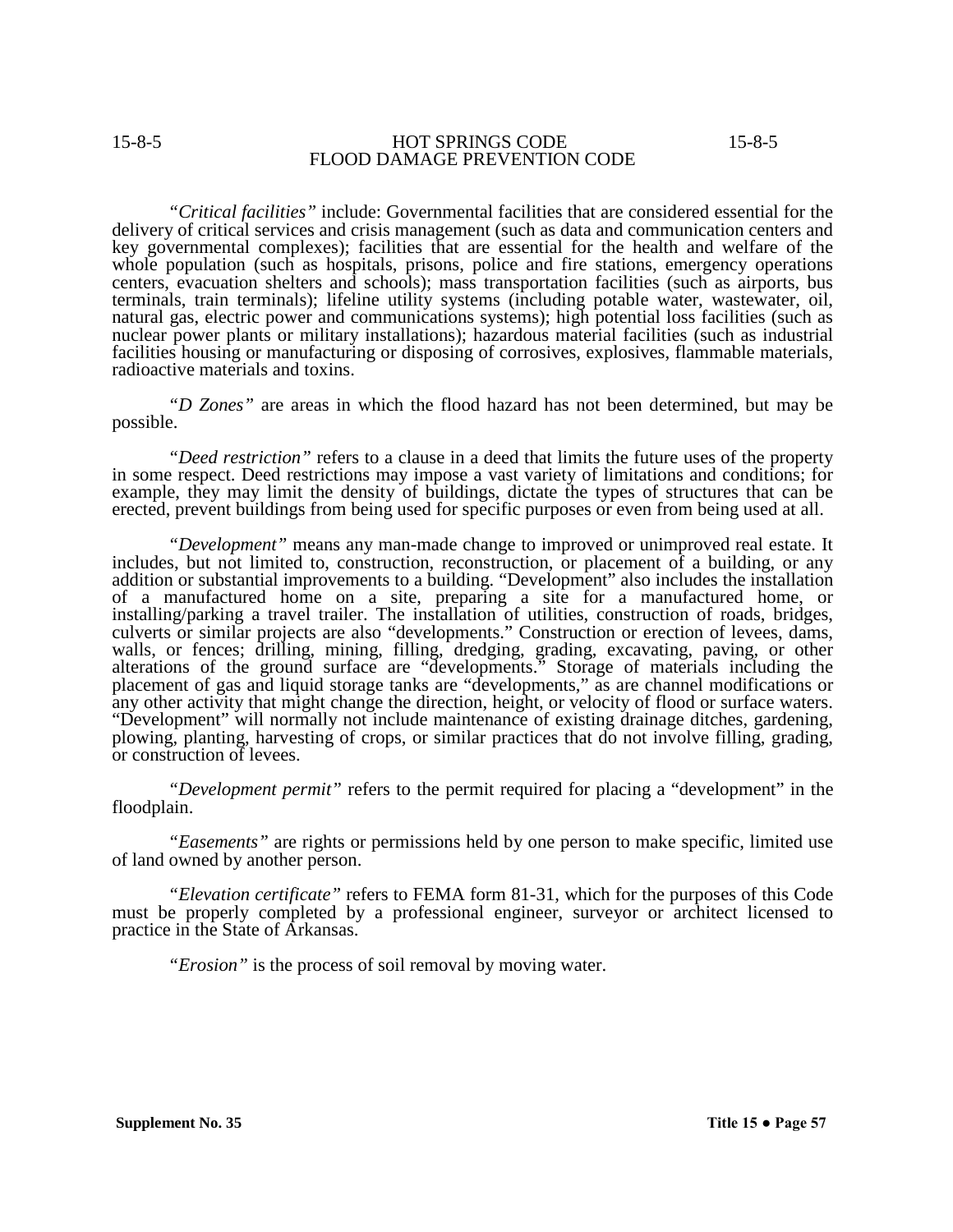*"Existing structure"* means, for floodplain management purposes, a structure which is in place before any reconstruction, rehabilitation, addition, or other improvement takes place.

*"Existing manufactured home park or subdivision"* means a manufactured home park or subdivision for which the construction of facilities for servicing the lots on which the manufactured homes are to be affixed (including, at a minimum, the installation of utilities, the construction of streets, and either final site grading or the pouring of concrete pads) is completed before the effective date of the floodplain management regulations adopted by a community.

*"Expansion to an existing manufactured home park or subdivision"* means the preparation of additional sites by the construction of facilities for servicing the lots on which the manufactured homes are to be affixed (including the installation of utilities, the construction of streets, and either final site grading or the pouring of concrete pads).

*"Federal Emergency Management Agency,"* or *FEMA*, is the Federal agency responsible for administering the National Flood Insurance Program.

*"FEMA"* is the acronym for the Federal Emergency Management Agency.

*"Fill"* refers to the placement of natural sand, dirt, soil, rock, concrete, cement, brick or similar material at a specified location to bring the ground surface up to a desired elevation.

*"FIRM"* is the acronym for Flood Insurance Rate Map.

*"Flood fringe"* refers to the portion of the 100-year floodplain which is outside the floodway (See definition of floodway below.).

*"Flood Insurance Rate Map"* (or "FIRM") refers to the official flood map of a community on which FEMA has categorized Special Flood Hazard Areas into risk premium zones.

*"Flood Insurance Study"* (or "FIS") is the official report provided by FEMA. It contains flood profiles, floodway tables, engineering methods, and other descriptive and technical data.

*"Floodplain management"* means the operation of an overall program of corrective and preventive measures for reducing flood damage including, but not limited to, emergency preparedness plans, flood control works and floodplain management regulations.

*"Flooding events"* are general or temporary conditions of partial or complete inundation of normally dry land areas from the overflow of inland or tidal waters, or from the unusual and rapid accumulation or runoff of surface waters from any source.

*"Floodplain"* refers to any land area susceptible to inundation by floodwaters from any source. For the purposes of this Code, floodplain refers to the land area susceptible to being inundated by the base flood.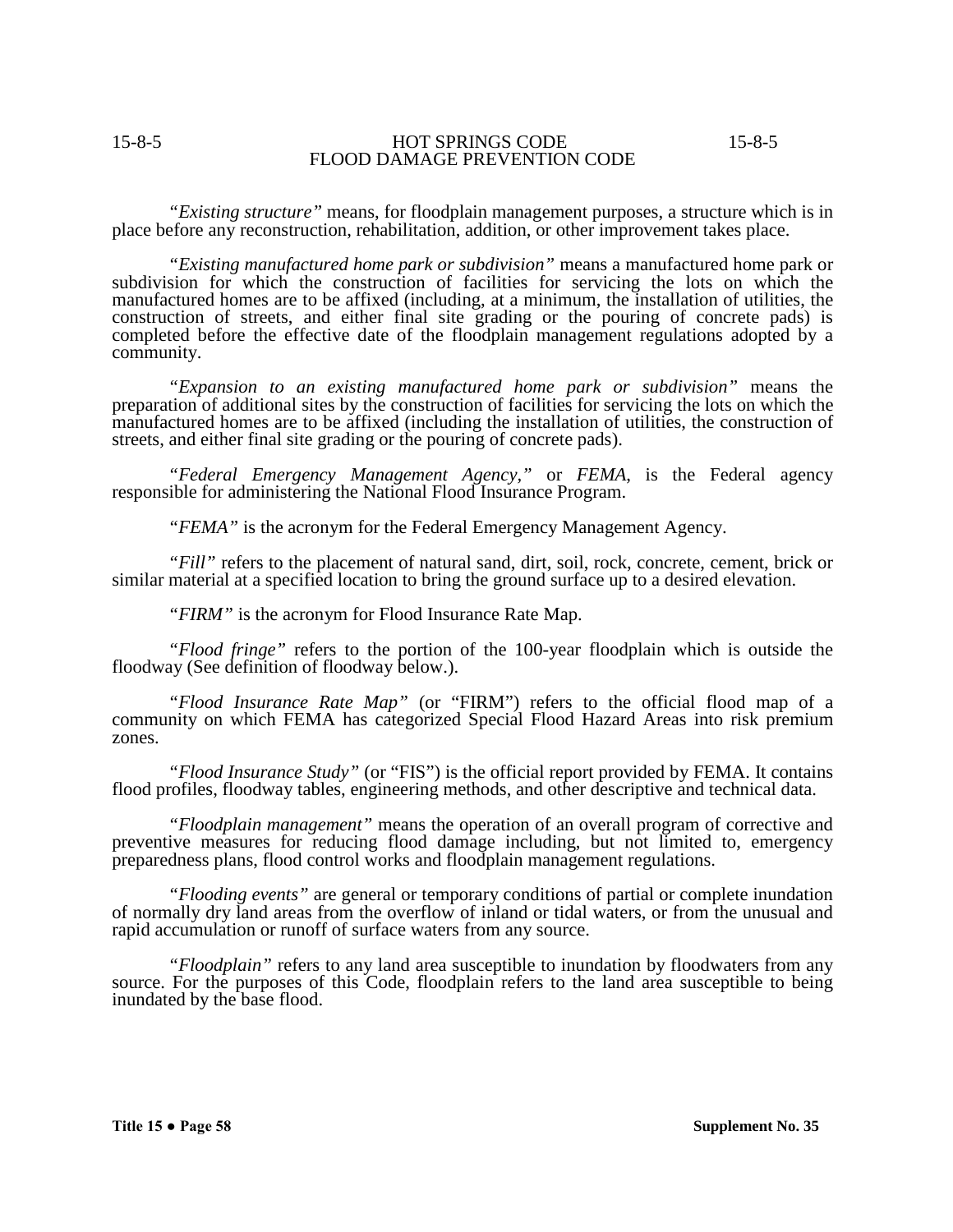*"Floodplain Administrator"* refers to the community official designated in the local Flood Damage Prevention Code as responsible for the Code's administration.

*"Floodplain Development Permit"* is a permit issued by the local Floodplain Administrator and is required before beginning any development in an area designated as a Special Flood Hazard Area on the community's FIRM.

*"Floodprooflng"* is a combination of structural and nonstructural additions, changes, or adjustments to structures that reduce or eliminate the risk of flood damage.

*"Floodprooflng Certificate"* refers to FEMA form 81-65, which for the purposes of this Code must be properly completed by a Professional Engineer or Architect licensed to practice in the State of Arkansas.

*"Floodway"* or *"Regulatory Floodway"* refers to a stream channel and the land to either side of the stream channel that must remain undeveloped and open in order to allow floodwaters to pass without increasing the base flood elevation more than a designated height. For the purposes of this Code, the height is one foot (1 ft.). Severe restrictions or prohibitions are imposed on development within the floodway.

*"Flow-through openings"* are openings specifically designed to allow floodwaters to flow into and out of enclosed spaces, minimizing the danger of foundation or wall collapse from lateral hydrostatic pressure.

*"Functionally dependent use"* means a use, which cannot perform its intended purpose unless it is located or carried out in close proximity to water. The term includes only docking facilities, port facilities that are necessary for the loading and unloading of cargo or passengers, and shipbuilding and ship repair facilities, but does not include long-term storage or related manufacturing facilities.

*"Grade"* means the surface of the ground.

*"Grading"* means to smooth the surface of the ground, typically with heavy construction equipment.

*"Highest Adjacent Grade" (HAG)* means the highest natural elevation of the ground surface prior to construction next to the proposed walls of a structure.

*"Historical Structure"* means any structure that is: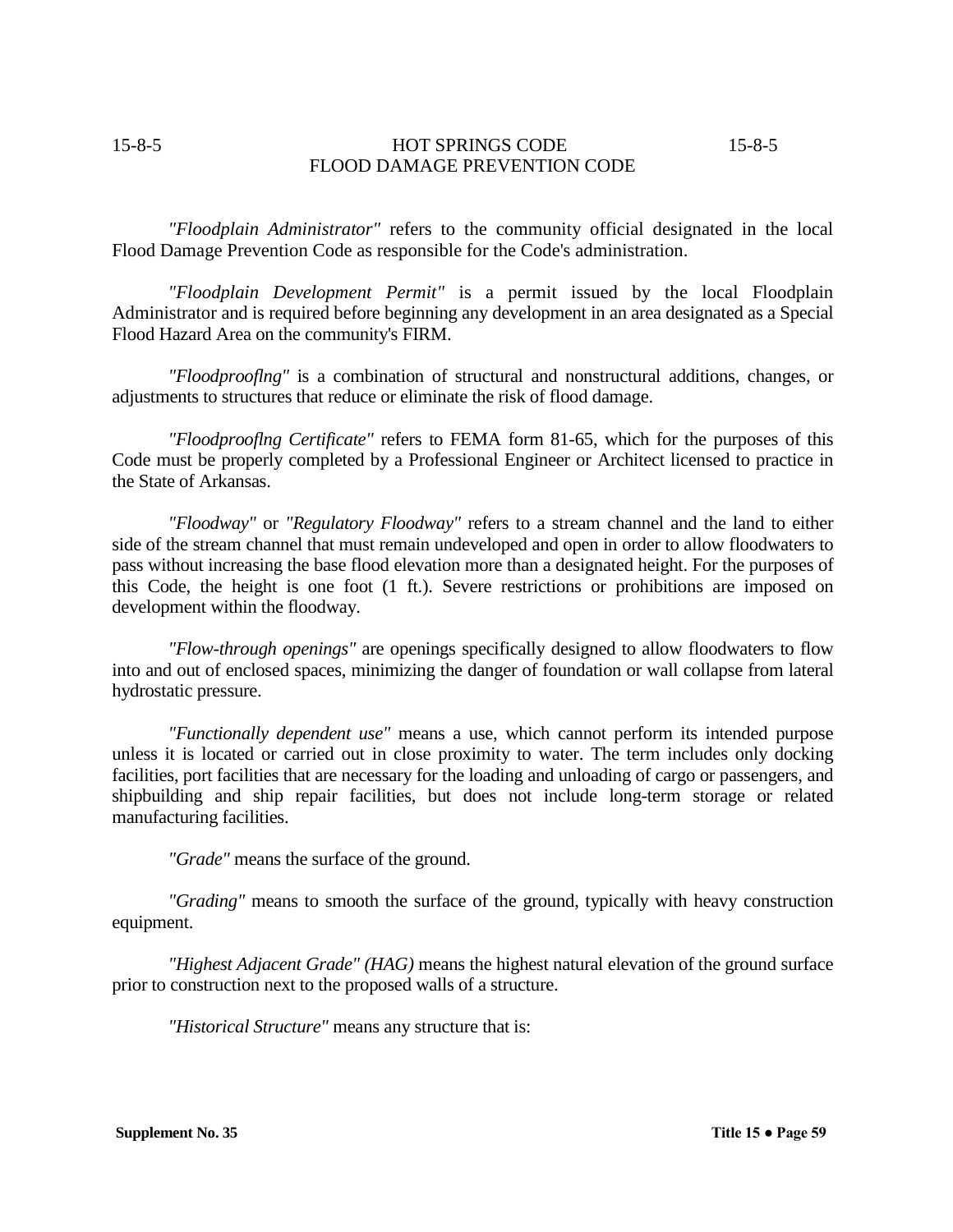- (a) Listed individually in the National Register of Historic Places (a listing maintained by the Department of Interior) or preliminarily determined by the Secretary of the Interior as meeting the requirements for individual listing on the National Register;
- (b) Certified or preliminarily determined by the Secretary of the Interior as contributing to the historical significance of a registered historic district or a district preliminarily determined by the Secretary to qualify as a registered historic district;
- (c) Individually listed on a state inventory of historic places in states with historic preservation programs which have been approved by the Secretary of the Interior; or
- (d) Individually listed on a local inventory or historic places in communities with historic preservation programs that have been certified either:
	- (1) By an approved state program as determined by the Secretary of the Interior or;
	- (2) Directly by the Secretary of the Interior in states without approved programs.

*"Hydrodynamic forces"* are the forces and stresses associated with moving water, including impacts from objects carried in the water.

*"Hydrostatic flood forces "* are the forces and stresses associated with standing floodwaters.

*"Lacustrine Flooding"* is flooding associated with a lake.

*"Lateral forces"* are the horizontal hydrostatic forces associated with standing water. Water exerts an equal force in all directions, and as little as three feet of standing water can generate sufficient lateral force to collapse a foundation or wall.

*"Lowest floor"* refers to the lowest floor of the lowest enclosed area (including Basement). For a typical slab-on-grade construction, the lowest floor is the top of the first floor of the structure. For a typical basement foundation construction, the elevation of the lowest floor is the top of the basement floor. For a typical crawlspace foundation construction, the elevation of the lowest floor is the top of the first floor of the structure. For a typical split-level construction, the elevation of the lowest floor is the top of the first living area floor. For a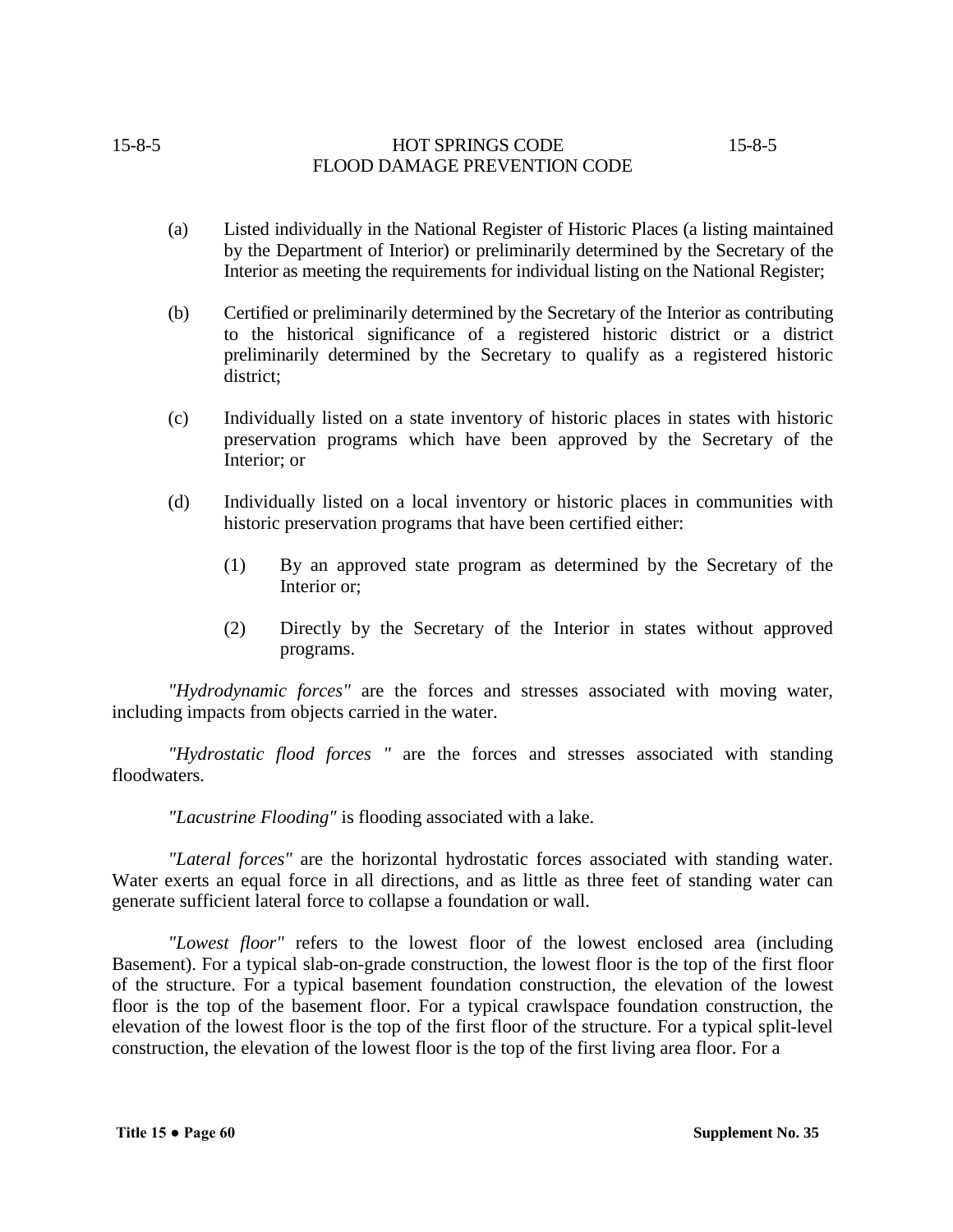manufactured home installation, the elevation of the lowest floor will be the bottom of the lowest I-Beam. The garage floor and crawlspaces are not the lowest floor as long as there are no living areas in the garage and it is used solely for storage, parking vehicle and entry to the structure, provided that such enclosure is not built so as to render the structure in violation of the applicable non-elevation design requirements of Section 60.3 of the National Flood Insurance regulations.

*"Manufactured Homes or Structures"* means a structure, transportable in one or more sections, which is built on a permanent chassis and is designed for use with or without a permanent foundation when attached to the required utilities. The term "manufactured home" does not include a "recreational vehicle."

*"Manufactured Home Park or Subdivision"* means a parcel (or contiguous parcels) of land subdivided into two or more manufactured home lots for rent or sale.

*"Mean Sea Level"* (MSL) means, for the purposes of the NFIP, the National Geodetic Vertical Datum (NGVD) of 1929 or other datum, to which base flood elevations shown on a community's FIRM are referenced.

*"Mixed Use Structures"* are structures with both a business and a residential component, but where the area used for business are less than 50% of the total floor area of the structure.

*"New Construction"* means, for floodplain management purposes, structures for which the "start of construction" commenced on or after the date of a floodplain management regulation adopted by a community and includes any subsequent improvements to such structures.

*"New Manufactured Home Park or Subdivision"* means a manufactured home park or subdivision for which the construction of facilities for servicing the lots on which the manufactured homes are to be affixed (including at a minimum, the installation of utilities, the construction of streets, and either final site grading or the pouring of concrete pads) is completed on or after the effective date of floodplain management regulations adopted by a community.

*"No Adverse Impact Principle"* is a principle of restricting or prohibiting land development that does harm or "adversely affects" someone else's property or land.

*"Nonresidential Structures"* are structures used only for commercial or public purposes, such as businesses, schools, churches, etc.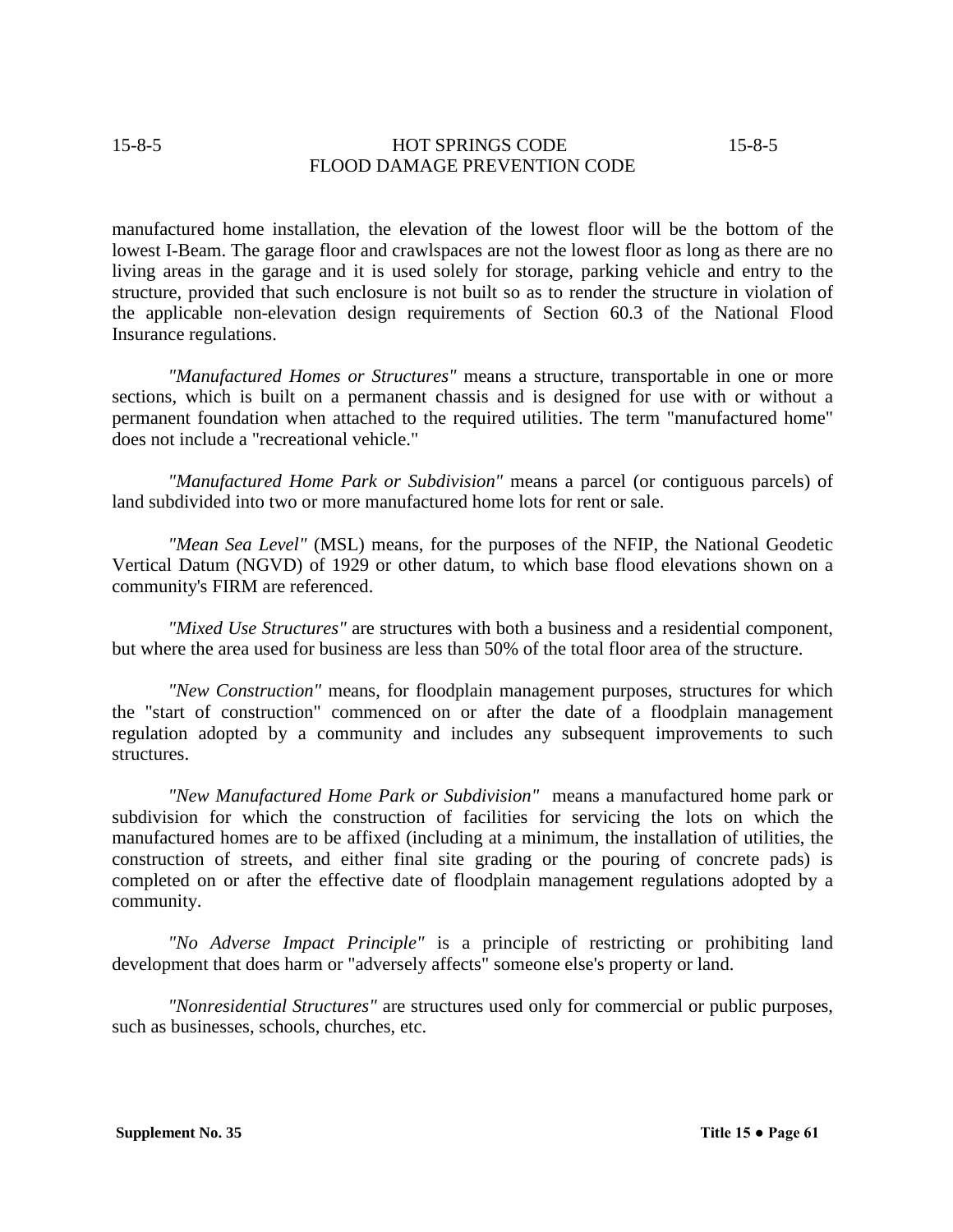*"No-Rise Certificates "* are formal certifications signed and stamped by a Professional Engineer licensed to practice in the State of Arkansas, demonstrating through hydrologic and hydraulic analyses performed in accordance with standard engineering practice that a proposed development will not result in any increase in flood levels within the community during the occurrence of a base flood event.

*"Piers "* are columns of masonry or other structural material (commonly cement blocks stacked up to support a manufactured home), usually rectangular, used to support other structural members. For the purpose of this ordinance, piers must be permanent in nature. *"Pilings"* are steel tubes driven to rock or a suitable soil bearing layer and connected to the foundation of a structure.

*"Ponding"* is a flooding effect where floodwaters accumulate in shallow depressions and linger until absorbed or evaporated.

*"Recreational vehicles"* means a vehicle which is: (1) built on a single chassis; (2) 400 square feet or less when measured at the largest horizontal projections; (3) designed to be selfpropelled or permanently towable by a light duty truck; and (4) designed primarily not for use as a permanent dwelling but as temporary living quarters for recreational, camping, travel, or seasonal use.

*"Risk Zones"* categorize special flood hazard areas into groupings by the specific risk of flooding. Zones A, AE or Al-30, AO and AH are Special Flood Hazard Areas. See "X Risk Zones" in this section.

*"Riverine flooding"* is flooding associated with a river or stream channel.

*"RV"* is the acronym for recreational vehicle.

*"Screw augers"* are any type of anchor that twists into the soil, typically to a depth of 4 feet or more. They are not suitable for securing manufactured homes against floodwaters because saturated grounds often soften and fail to hold the anchor in place.

*"Section 404 Wetlands Permit"* is a permit required under Section 404 of the Clean Water Act for the discharge of dredged and fill material into any surface water of the United States. The US Army Corps of Engineers issues Section 404 permits.

*"SFHA"* is the acronym for Special Flood Hazard Area.

*"Shallow flooding"*'means a depth of less than 3 feet.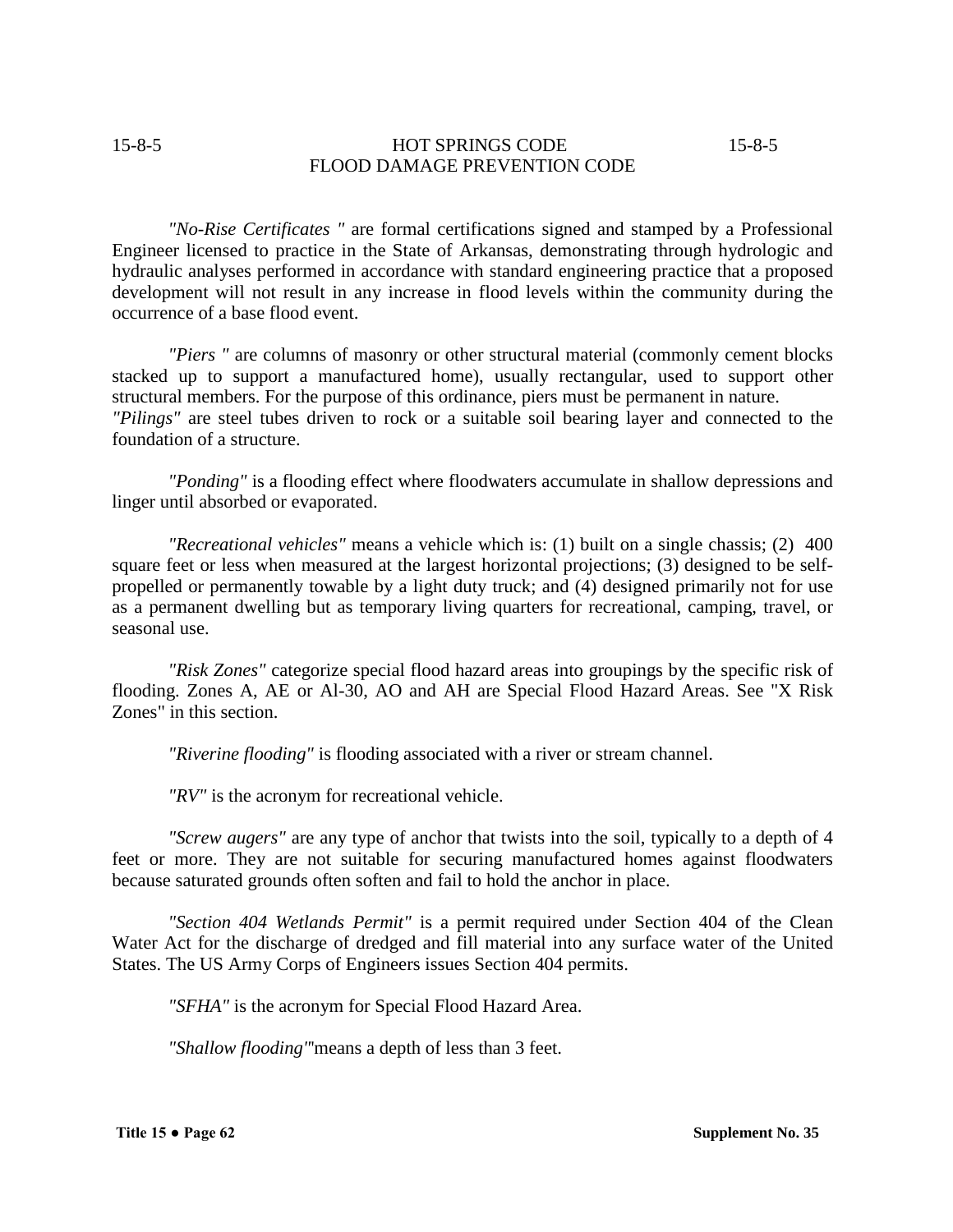*"Slab anchors"* are anchors where the hook of the anchor is wrapped around a horizontal rebar in the slab before the concrete is poured.

*"Special flood hazard areas"* are geographical areas identified on FEMA flood maps as being at-risk for flooding. The maps further categorize these areas into various flood risk zones A, AE or Al-30, AH and AO.

*"Start of Construction"* includes substantial improvement and means the date the building permit was issued, provided the actual start of construction, repair, reconstruction, rehabilitation, addition placement or other improvement was within 180 days of the permit date. The actual start means either the first placement of permanent construction of a structure on a site, such as the pouring of slab or footings, the installation of piles, the construction of columns or any work beyond the stage of excavation; or the placement of a manufactured home on a foundation. Permanent construction does not include land preparation, such as clearing, grading and filling; nor does it include the installation of streets and/or walkways; nor does it include excavation for basement, footings, piers or foundations or the erection of temporary forms; nor does it include the installation on the property of accessory buildings, such as garages or sheds not occupied as dwelling units or not part of the main structure. For a substantial improvement, the actual start of construction means the first alteration of any wall, ceiling, floor or other structural part of a building, whether or not that alteration affects the external dimensions of the building.

*"State Coordinating Agency"* is the agency that acts as a liaison between FEMA and a community for the purposes of floodplain management. The Arkansas Natural Resources Commission is the State Coordinating Agency for Arkansas.

*"Stream channels"* are depressed natural pathways through which water of any quantity routinely flows.

*"Structural development"* is a development that includes the placement or construction of a structure.

*"Structure"* means for floodplain management purposes, a walled and roofed building, including a gas or liquid storage tank that is principally above ground, as well as a manufactured home.

*"Substantial damage"* is damage of any origin where the cost to restore a structure to its original undamaged state would equal or exceed 50% of the market value of the structure before any damage occurred. In determining whether substantial damage has occurred, estimators must use standard contractor and materials costs. There are no exceptions for homeowners who make their own repairs or for discounted or free raw materials.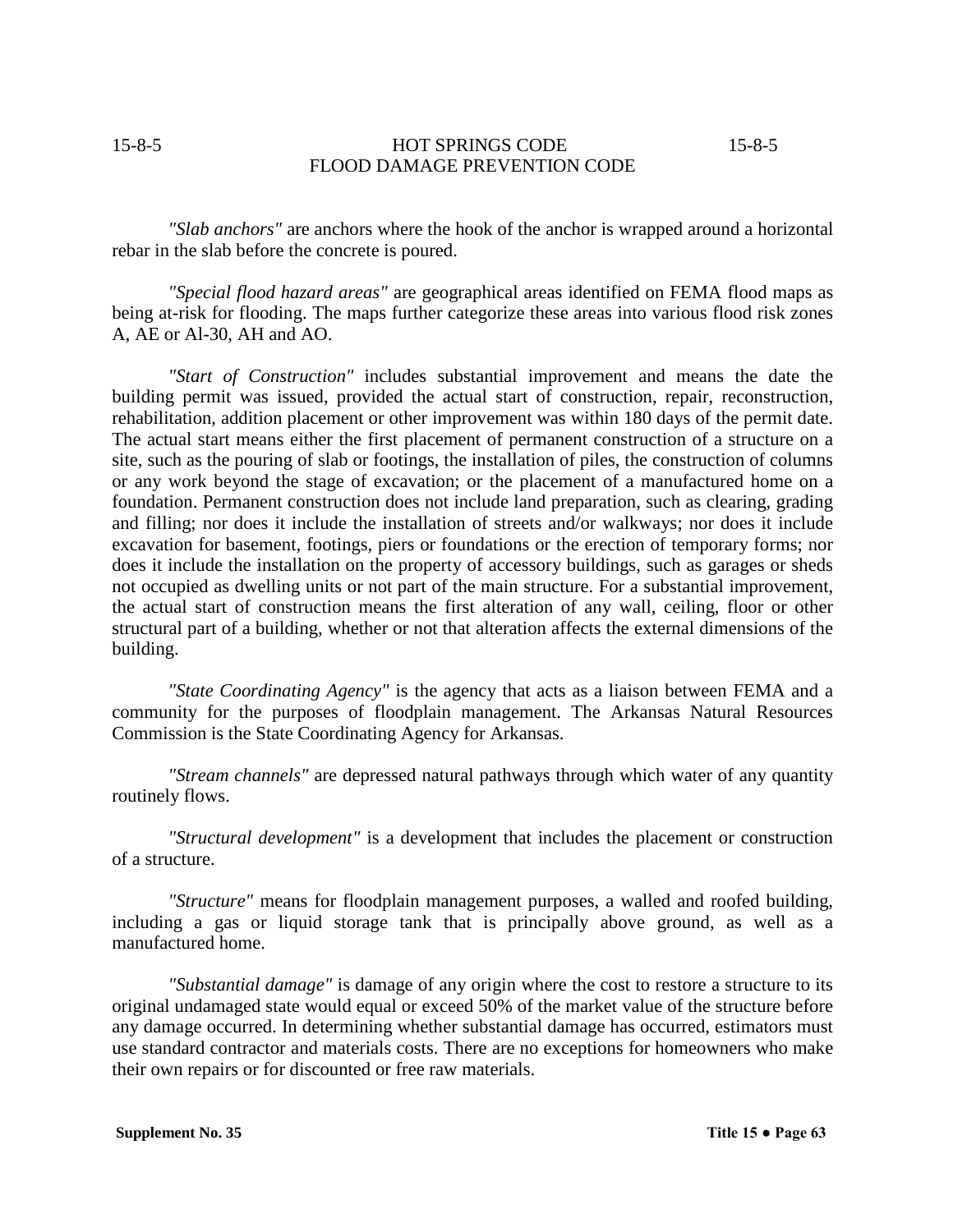*"Substantial improvement"* is any reconstruction, remodeling, addition or improvement to a structure with a cost equaling or exceeding 50% of the market value of the structure before any improvement. Improvements to correct identified violations of local health, sanitary or safety Codes are not substantial improvements, regardless of the cost, as long as they are the minimum improvement necessary to bring the structure up to Code. Alterations to historical structures are also exempted, as long as the improvement does not affect the structure's official status of "historical structure."

*"Uses vulnerable to floods"* are simply any land or structural uses that may be negatively affected by a flood.

*"Variance"* is a formal, written permission from the Appeals Board to construct or develop in a way that is inconsistent with the requirements of this Code. The variance only deals with this Code - the Appeals Board has no authority to waive any other governmental requirement, and has no say in the cost of flood insurance.

*"Violation"* means the failure of a structure or other development to be fully compliant with the community's floodplain management regulations. A structure or other development without the elevation certificate, other certifications, or other evidence of compliance required in this Code is presumed to be in violation until such time as that documentation is provided.

*"Watercourse alteration"* refers to any change that occurs within the banks of a watercourse.

*"Water Surface Elevation"* means the height, in relation to the National Geodetic Vertical Datum (NGVD) of 1929 (or other datum, where specified), of floods of various magnitudes and frequencies in the floodplains of coastal or riverine areas.

*"X Risk Zones"* are a special group of insurance risk zones. One type, shown as nonshaded areas on FEMA issued flood maps, indicates a zone where flooding is not expected to occur. The second type, shown as shaded areas of FEMA flood maps, indicates a flood hazard area that is expected to be affected by the 500-year flood, but not by the 100-year base flood.

(Ord. No. 5742, § 1 (Art. II), 11-17-09)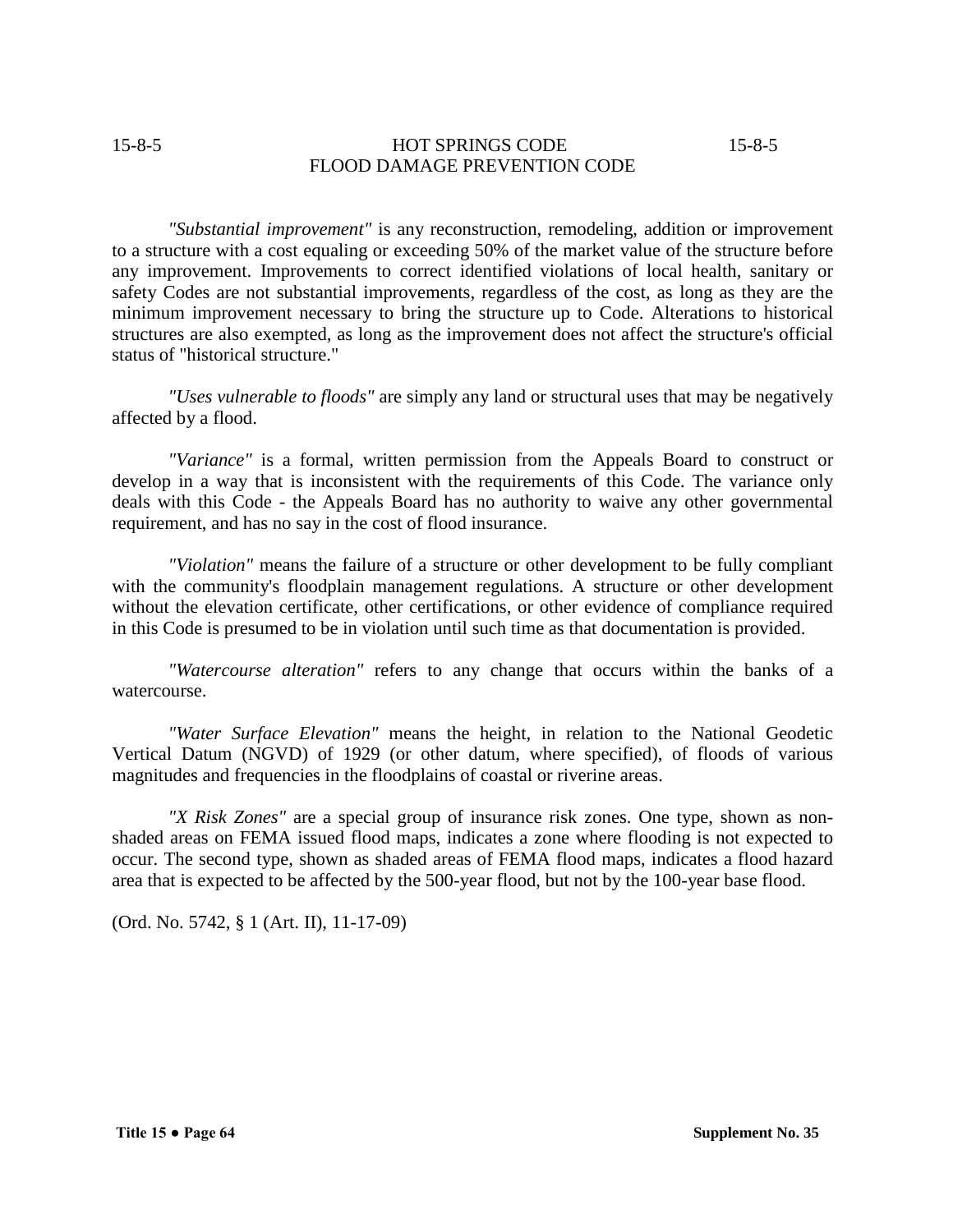## ARTICLE III. GENERAL PROVISIONS

#### **15-8-6. Lands to which this ordinance applies.**

This article shall apply to all areas of special flood hazard within the corporate limits of the City of Hot Springs.

#### **15-8-7. Basis for establishing the areas of special flood hazard.**

The areas of special flood hazard identified by the Federal Emergency Management Agency (FEMA) in the current scientific and engineering report entitled, "The Flood Insurance Study (FIS) for Garland County, Arkansas and Incorporated Areas," dated January 20, 2010, with an effective Flood Insurance Rate Map (FIRM) dated January 20, 2010 and letter of Map Revision Case No. 13-06-1387P, effective September 23, 2013 for a portion of Gulpha Creek Tributary No. 3. (Ord. No. 5941, §1, 5-7-2013)

#### **15-8-8. Establishment of development permit.**

A development permit shall be required to ensure conformance with the provisions of this article.

**Cross reference -** Permit procedures, §15-8-15.

#### **15-8-9. Compliance.**

No structure or land shall hereafter be located, altered or have its use changed without full compliance with the terms of this article and other applicable regulations.

## **15-8-10. Abrogation and greater restrictions.**

This article is not intended to repeal, abrogate, or impair any existing easements, covenants or deed restrictions. However, where this article and ordinances conflict or overlap, whichever imposes the more stringent restrictions shall prevail.

#### **15-8-11. Interpretation.**

In the interpretation and application of this article that all provisions shall be: (1) considered as minimum requirements; (2) liberally construed in favor of the governing body; and (3) deemed neither to limit nor repeal any other powers granted under state statutes.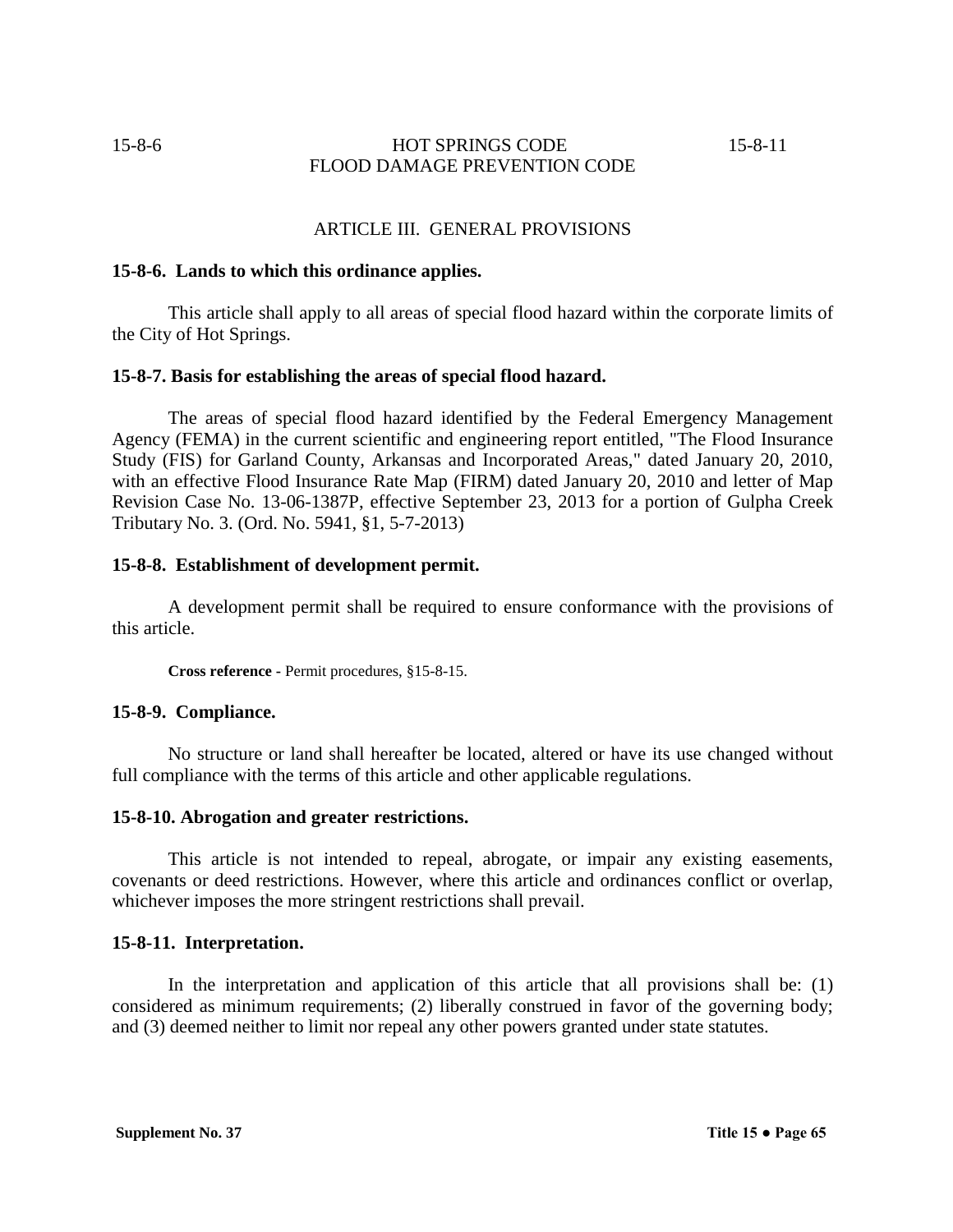## **15-8-12. Warning and disclaimer or liability.**

The degree of flood protection required by this article is considered reasonable for regulatory purposes and is based on scientific and engineering considerations. On rare occasions greater floods can and will occur and flood heights may be increased by manmade or natural causes. This article does not imply that land outside the areas of special flood hazards or uses permitted within such areas will he free from flooding or flood damages. This article shall not create liability on the part of the city of Hot Springs or any official or employees, thereof for any flood damages that result from reliance on this article or any administrative decisions lawfully made thereunder.

(Ord. No. 5742, § 1 (Art. III), 11-17-09)

## ARTICLE IV. ADMINISTRATION

## **15-8-13. Designation of the floodplain administrator.**

The public works project officer of the city of Hot Springs is hereby appointed the flood plain administrator to administer and implement the provisions of this article and other appropriate sections of 44 CFR (National Flood Insurance Program regulations) pertaining to flood plain management.

## **15-8-14. Duties and responsibilities of the floodplain administrator.**

Duties and responsibilities of the Floodplain Administrator shall include, but be limited to, the following:

- (a) Obtain accreditation each year as required by A.C.A. §14-268-106 through the State Coordinating Agency, which is the Arkansas Natural Resources Commission.
- (b) Administer and implement the provisions of this Code and other appropriate sections of 44 CFR (Emergency Management and Assistance - National Flood Insurance Program Regulations) as they pertain to floodplain management
- (c) Review applications for Floodplain Development Permits to:
	- (1) Evaluate proposed projects for reasonable safety from flooding;
	- (2) Evaluate proposed projects for conformance with No Adverse Impact principles;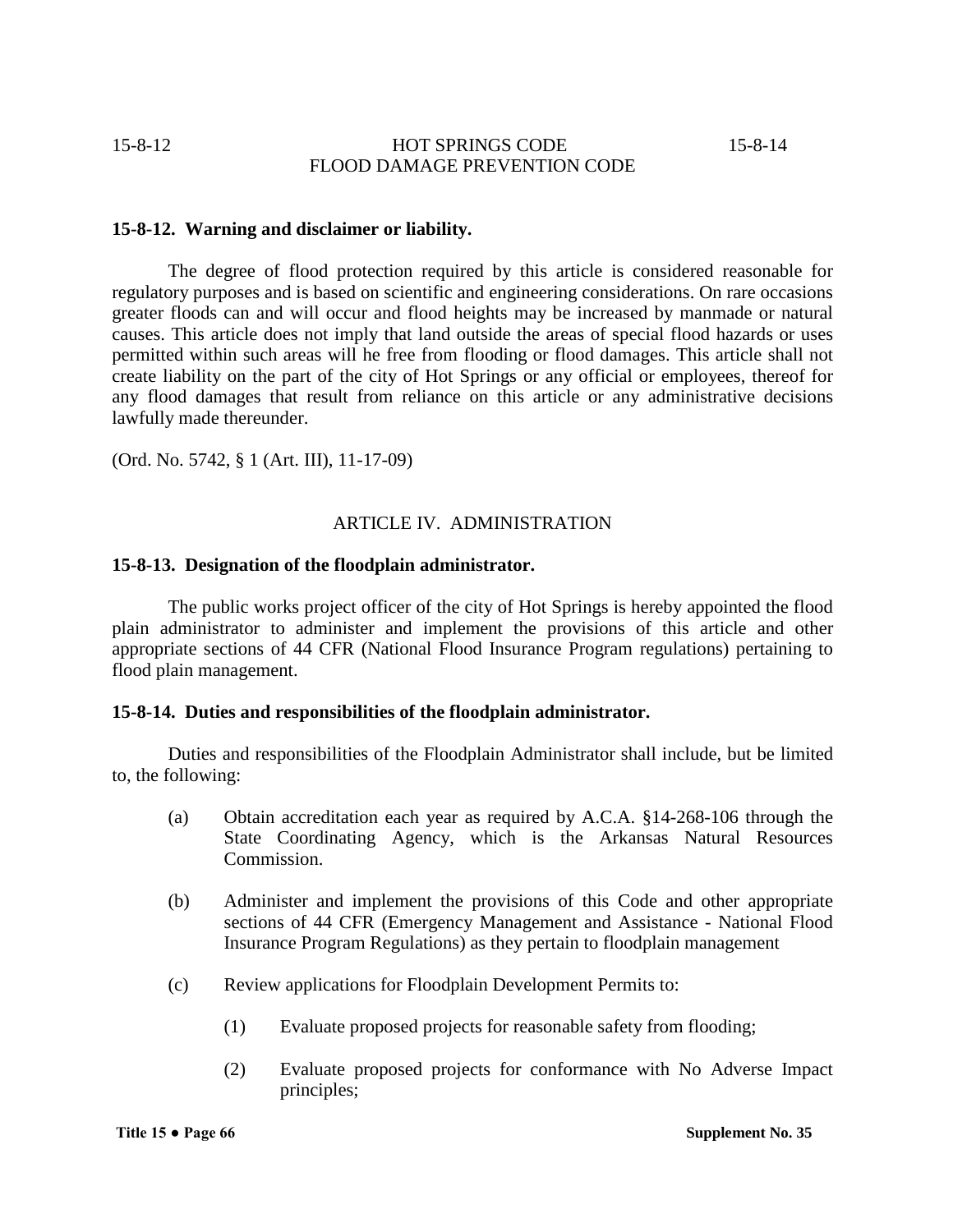- (3) Ensure that all other permits necessary (including Section 404 Wetlands Permits as required by the Federal Water Pollution Control Act Amendments of 1972, 33 U.S.C. 1334) for proposed projects are obtained from the appropriate government agency prior to issuing a Floodplain Development Permit; and
- (4) Ensure that proposed projects conform to the applicable provisions of this Code.
- (d) Approve or deny applications for Floodplain Development Permits on the basis of:
	- (1) The proposed development's compliance or non-compliance with the provisions of this Code;
	- (2) The expected flood elevation, flood water velocity, flood duration, rate of rise and sediment transport of the floodwaters expected at the proposed development site;
	- (3) The proposed development's potential to adversely impact life and property by changing flooding patterns, changing erosion rates, or being swept onto other lands by flood waters;
	- (4) The proposed development's susceptibility to flood damage;
	- (5) The proposed development's compatibility with existing and planned community development;
	- (6) The proposed development's accessibility by ordinary and emergency vehicles during flooding events;
	- (7) The anticipated costs of providing governmental services to the proposed development during and after flooding events, including maintenance and repair of streets, bridges, facilities and public utilities such as sewer, gas, electrical and water systems;
	- (8) The proposed development's functionally dependent use;
	- (9) The availability of alternative locations, not subject to flooding or erosion damage, for the proposed development; and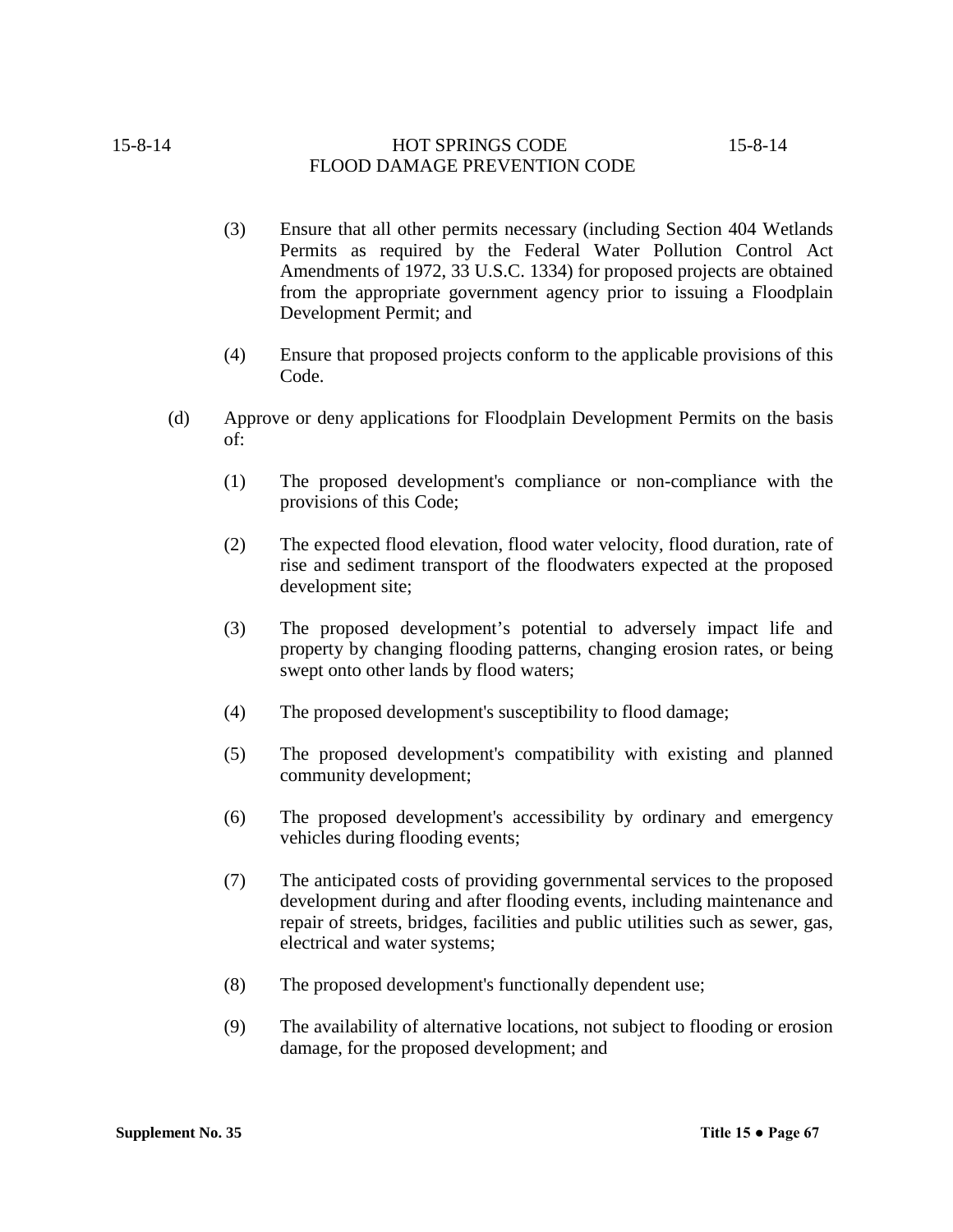(10) The relationship of the proposed use to the comprehensive plan for that area.

(e) Interpret the exact location of the boundaries of Special Flood Hazard Areas whenever a mapped boundary appears to be different from actual field conditions. (The sole purpose of this interpretation is to determinate the applicability of the provisions of this Code to the proposed project.)

(f) Notify adjacent communities and the State Coordinating Agency, which is the Arkansas Natural Resources Commission, a minimum of 60 days prior to any alteration or relocation of a watercourse, and submit evidence of all such notifications to FEMA.

(g) Ensure that the flood carrying capacity within an altered or relocated portion of a watercourse is not diminished, and that the alteration or relocation does not adversely impact any other lands.

(h) Obtain, review and reasonably utilize, whenever the current Flood Insurance Study or current Flood Insurance Rate Map does not provide base flood elevation data, any base flood elevation data and floodway data available from any Federal, State or other source. The Floodplain Administrator may obtain such data by requiring the applicant to submit it in conjunction with a Floodplain Development Permit application. (The sole use of this data is the administration of the provisions of this Code.)

(i) Inspect floodplain developments as necessary to ensure construction is in accordance with the application data that formed the basis for the decision to issue the Floodplain Development Permit.

- (j) Issue Certificates of Compliance.
- (k) Maintain all records and documents pertaining to this Code for public inspection.

## **15-8-15. Permit procedures.**

(a) A Development Permit is required for all structural development, placement of manufactured structures, clearing, grading, mining, drilling, dredging, placement of fill, excavating, watercourse alteration, drainage improvements, roadway or bridge construction, individual water or sewer installations or any other development in a Special Flood Hazard Area to ensure conformance with the provisions of this Code.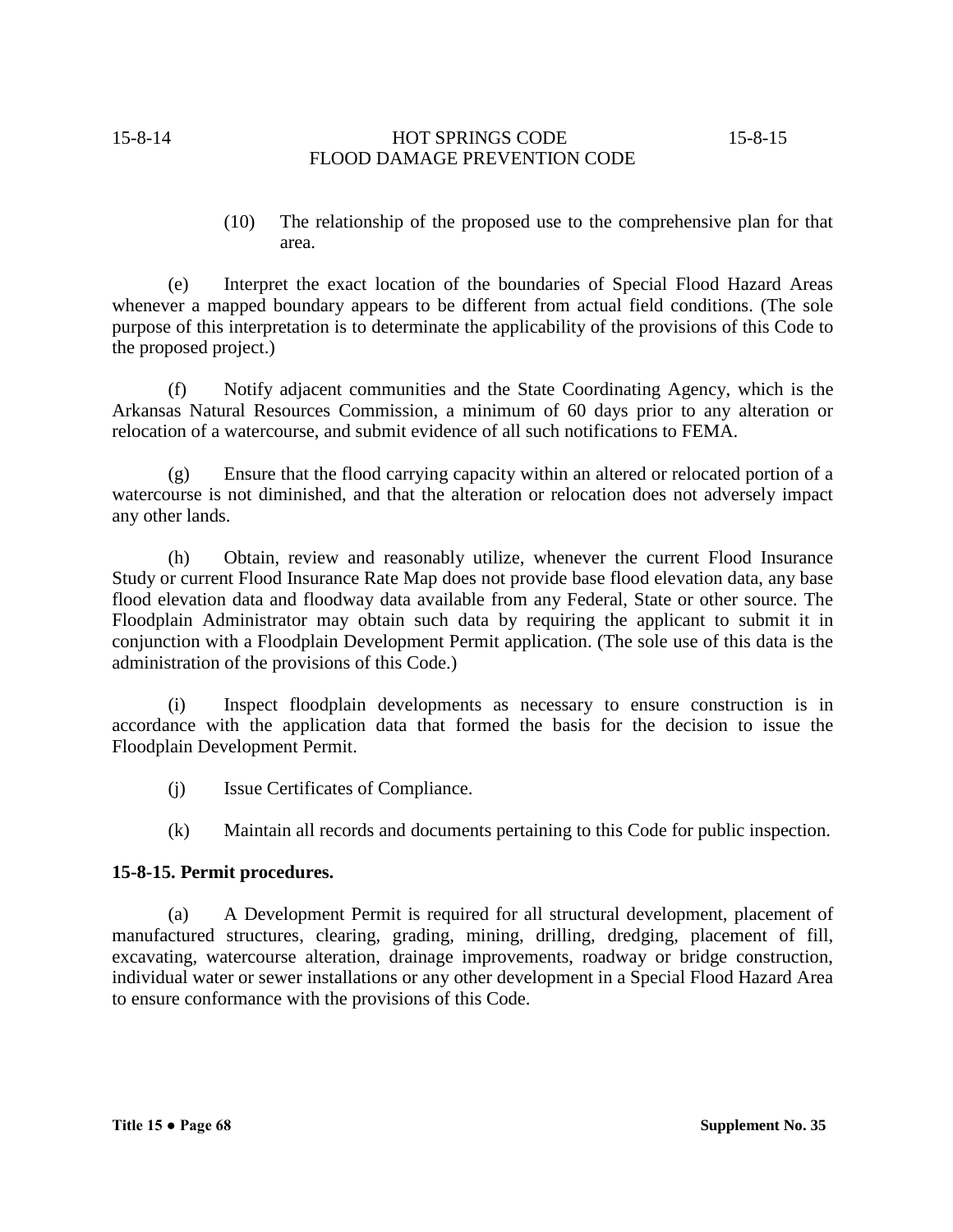(b) Application for a Development Permit shall be presented to the Floodplain Administrator on forms furnished by him/her and may include, but not be limited to, plans in duplicate drawn to scale showing the location, dimensions, and elevation of proposed landscape alterations, existing and proposed structures, including the placement of manufactured homes, and the location of the foregoing in relation to areas of special flood hazard.

(1) The documentation required with each Application for a Development Permit, and the specific provisions of this Code applicable to the proposed development, are dependant upon the type of development proposed and the Risk Zone of the proposed development site. Article V, §15-8-18 contains standards for all developments in all Risk Zones. Article V, §15-8- 19 contains standards for specific development types in specific Risk Zones.

(2) The decision of the Floodplain Administrator to approve or deny issuance of a Development Permit is subject to appeal to the designated appeals board. Within the City of Hot Springs, Arkansas, the designated appeals board is the Board of Adjustments and Appeals.

## **15-8-16. Variance procedures.**

(a) Applicants must submit petitions for variances directly to the Board of Adjustments and Appeals.

- (b) Variances may only be issued:
	- (1) if showing a good and sufficient cause;
	- (2) if granting of the variance will not result in any adverse impact upon other lands;
	- (3) if granting of the variance will not result in extraordinary public expense;
	- (4) if granting of the variance does not create a nuisance, cause fraud on or victimization of the public, or conflict with existing laws or ordinances;
	- (5) if granting of the variance will not result in increased flood heights or an increase in expected flood velocities;
	- (6) if the requested variance is the minimum necessary, considering the flood hazards, to afford the necessary relief; and

**Cross reference-**§15-1-10, Board of Adjustments and Appeals.

**Supplement No. 35 Title 15 • Page 69**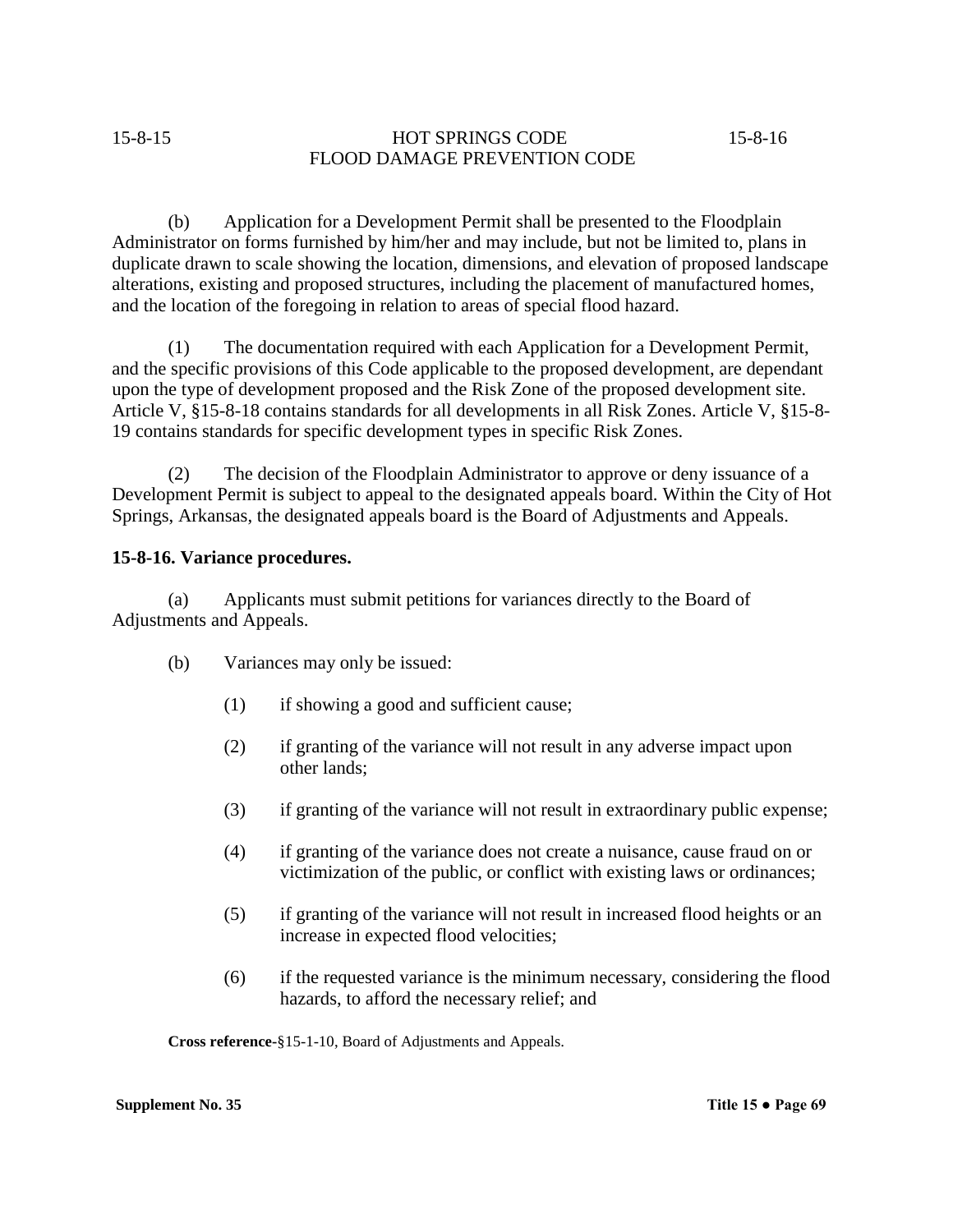- (7) all requirements of 44 CFR §65.12 are first met; or
- (8) the following requirements are met:
	- a. a No-Rise Certificate signed and sealed by a professional engineer licensed to practice in the State of Arkansas is submitted to document that no increase in the base flood elevation would result from granting a variance for the proposed development;
	- b. protective measures are employed to minimize damages during flooding events; and
	- c. the variance does not result in any adverse impact to other lands.

(c) Examples of developments for which variance petitions may be appropriate include, but are not limited to:

- (1) the new construction of, or substantial improvement to, a structure on a lot of 1/2 acre or less in size that is surrounded by contiguous lots with existing structures constructed below the base flood elevation;
- (2) for the reconstruction, rehabilitation or restoration of a historical structure, provided that:
	- a. the proposed repair or rehabilitation will not preclude the structure's continued designation as a historic structure; and
	- b. the variance is the minimum necessary to preserve the historic character and design of the structure.
- (3) the new construction of, substantial improvement to, or other development necessary to conduct a functionally dependent use, provided that:
	- a. the criteria outlined in Article II, §15-8-16, (3) and (4) and Article II, §15-8-18 are met, and
	- b. the structure or other development is protected by methods that minimize flood damages during the base flood and create no additional threats to public safety.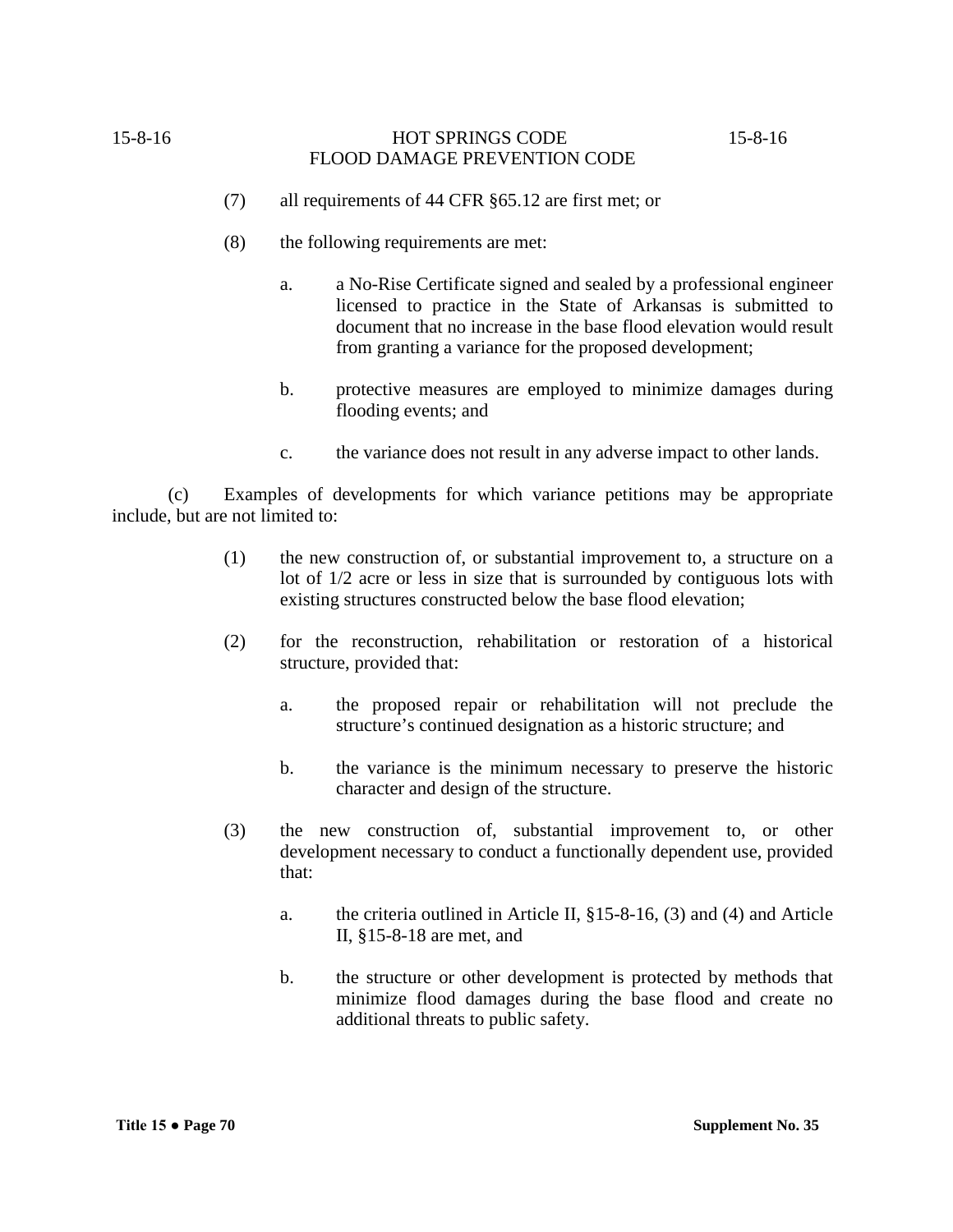## **15-8-17. Appeals board.**

(a) Within the City of Hot Springs, Arkansas, the Board of Adjustments and Appeals is the designated Appeals Board.

(b) The Board of Adjustments and Appeals will consider an appeal only with allegations of an error in any requirement, decision or determination made by the Floodplain Administrator in the enforcement or administration of this Code.

(c) Upon consideration of the factors noted in Article II, §15-8-16 and §15-8-18, and the intent of this ordinance, the Board of Adjustments and Appeals may attach such conditions to the granting of variances, as it deems necessary to further the purpose and objectives of this ordinance.

(d) Board of Adjustments and Appeals decisions are binding only upon the requirements of this Code, and have no bearing on the decision of any lending institution to require the purchase of flood insurance or on the rate determination of such insurance.

(e) Any time the Board of Adjustments and Appeals issue a variance, it must provide the applicant with a formal written warning of an increased risk of flood damage due to removal of restrictions designed to lessen such risks. The notice must also warn of a corresponding increase in the cost of flood insurance, since the cost of such insurance will be commensurate with the increased risk.

(f) Aggrieved parties may appeal any decision of the Board of Adjustments and Appeals to the City Board of Directors.

(g) Aggrieved parties may appeal any decision of the City Board of Directors to a court of competent jurisdiction.

(Ord. No. 5742, § 1 (Art. IV), 11-17-09)

## ARTICLE V. FLOOD HAZARD REDUCTION STANDARDS

## **15-8-18. General standards.**

The following standards apply to all developments in Special Flood Hazard Areas, regardless of the type of proposed development or the Risk Zone of the proposed site: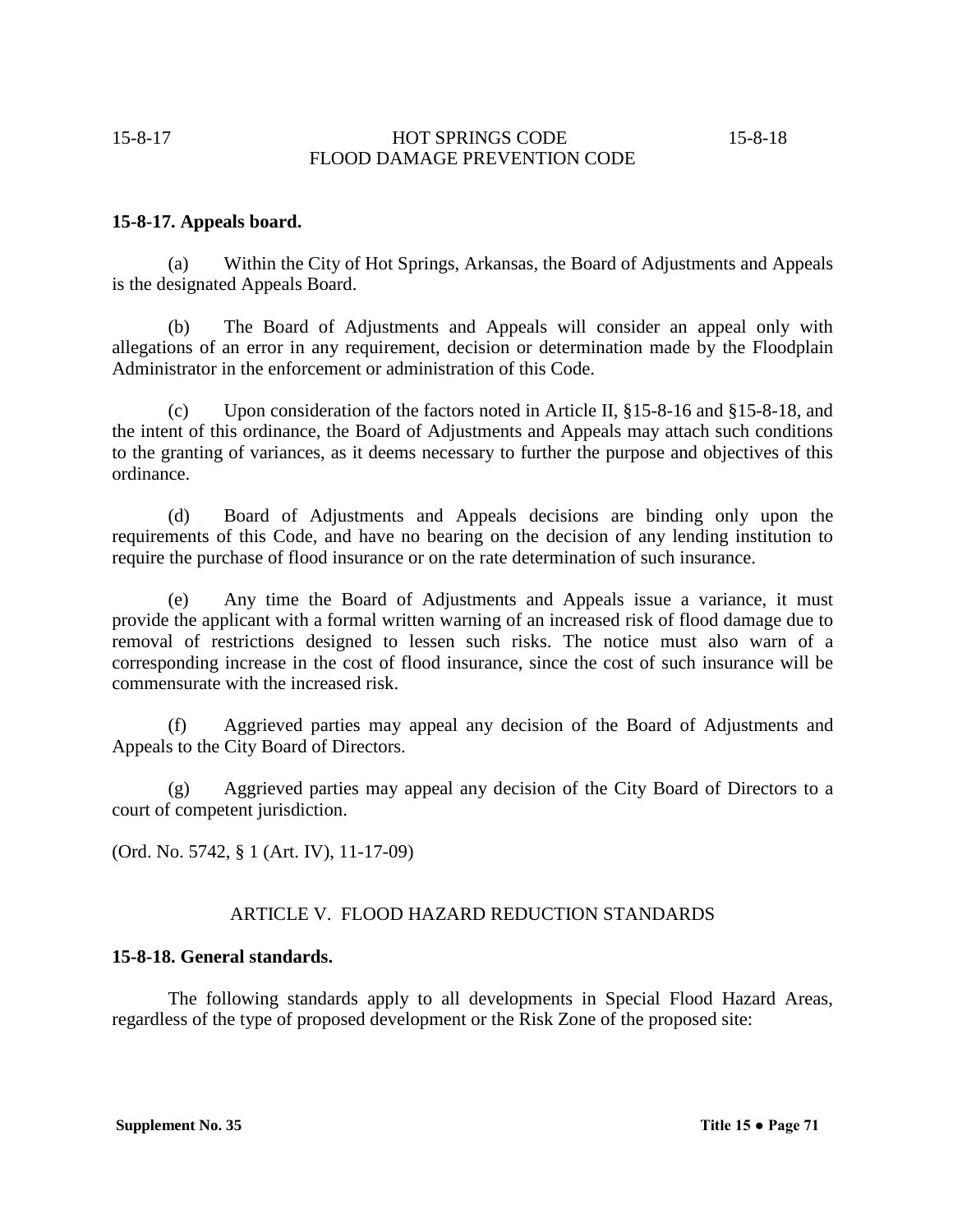- (a) All new construction or substantial improvements shall be designed (or modified) and adequately anchored to prevent flotation, collapse or lateral movement of the structure resulting from hydrodynamic and hydrostatic loads, including the effects of buoyancy;
- (b) All new construction or substantial improvements shall be constructed by methods and practices that minimize flood damage;
- (c) All new construction or substantial improvements shall be constructed with materials resistant to flood damage;
- (d) All critical facilities constructed or substantially improved in Special Flood Hazard Areas (SFHA) must be constructed or modified to exceed 500-year flood protection standards or located outside the SFHA.
- (e) The placement or construction of all new structures must be in full compliance with the provisions of this Code.
- (f) For purposes of this Code, all mixed-use structures are subject to the more stringent requirements of residential structures.
- (g) A substantial improvement or substantial damage to an existing structure triggers a requirement to bring the entire structure into full compliance with the provisions of this Code. The existing structure, as well as any reconstruction, rehabilitation, addition or any other improvement, must meet the standards of new construction in this Code.
- (h) Any improvement to an existing structure that is less than a substantial improvement requires the improvement, but not the existing structure, to be in full compliance with the provisions of this Code.
- (i) All manufactured homes to be placed within a Special Flood Hazard Area on a community's FIRM shall be installed using methods and practices, which minimize flood damage. For the purposes of this requirement, manufactured homes must be elevated and anchored to resist flotation, collapse or lateral movement. Methods of anchoring may include, but are not limited to, use of over-the-top or frame ties to ground anchors. This requirement is in addition to applicable State and local anchoring requirements for resisting wind forces. Screw augers or expanding anchors will not satisfy the requirement of this provision.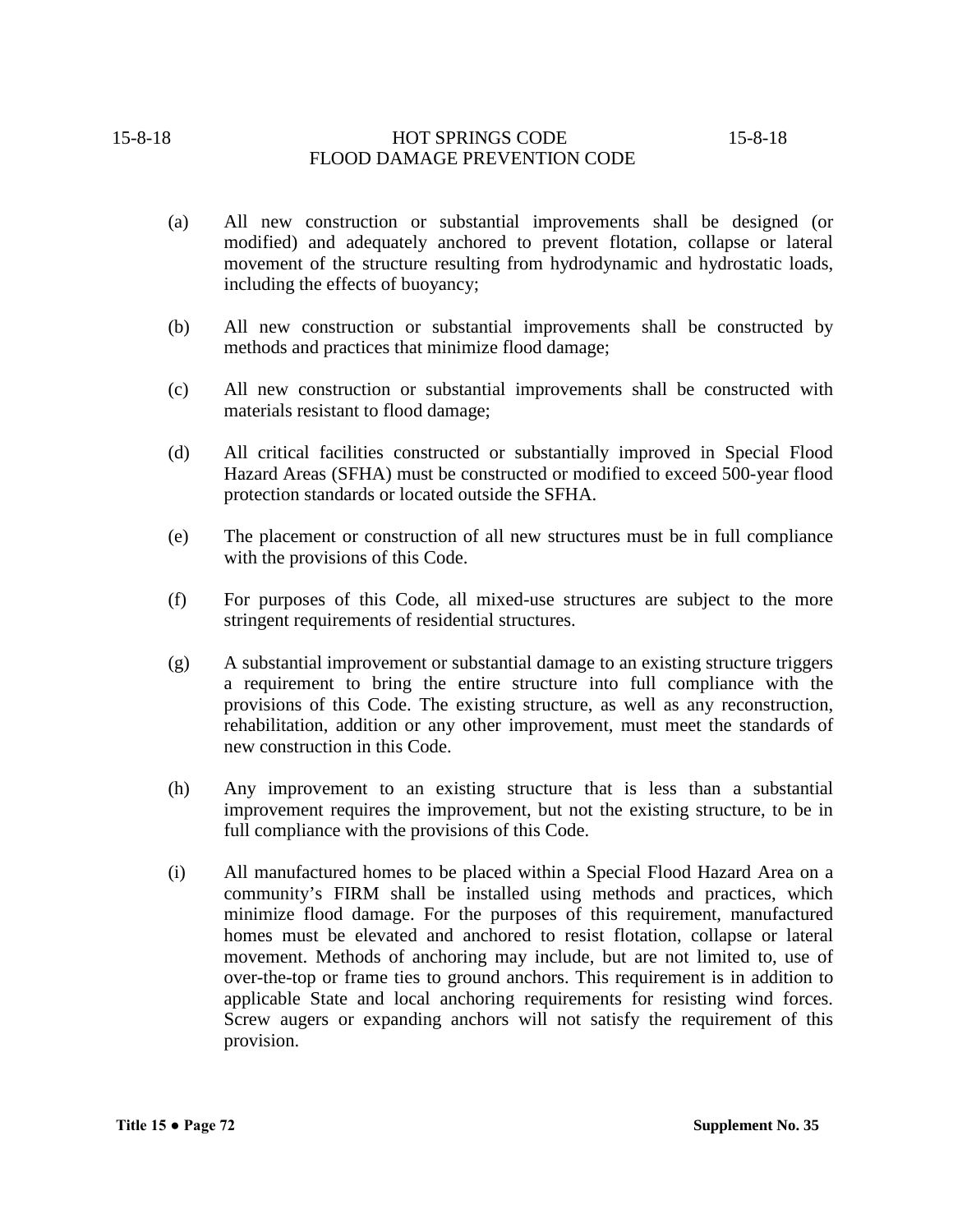- (j) The design or location of electrical, heating, ventilation, plumbing and air conditioning equipment for new structures, or for any improvements to an existing structure, must prevent water from entering or accumulating within the components during base flood events.
- (k) The design of all new and replacement water supply systems must minimize or eliminate infiltration of floodwaters into the system during base flood events.
- (l) The design of all new and replacement sanitary sewage systems must minimize or eliminate infiltration of floodwaters into the system during flooding events, and must prevent sewage discharge from the systems into floodwaters.
- (m) The placement of on-site waste disposal systems must avoid impairment to, or contamination from, the disposal system during base flood events.
- (n) Construction of basement foundations in any Special Flood Hazard Area is prohibited.
- (o) New construction and substantial improvements, with fully enclosed areas (such as garages and crawlspaces) below the lowest floor that are usable solely for parking of vehicles, building access or storage in an area other than a basement and which are below the base flood elevation shall be designed to automatically equalize hydrostatic flood forces on exterior walls by allowing for the entry and exit of floodwaters. Designs for meeting this requirement must either be certified by a registered professional engineer or architect or meet or exceed the following minimum criteria:
	- a. A minimum of two openings on separate walls having a total net area of not less than 1 square inch for every square foot of enclosed area subject to flooding shall be provided.
	- b. The bottom of all openings shall be no higher than 1 foot above grade.
	- c. Openings may be equipped with screens, louvers, valves or other coverings or devices provided that they permit the automatic entry and exit of floodwaters.
- (p) The placement of recreational vehicles (RV) in Special Flood Hazard Areas must either: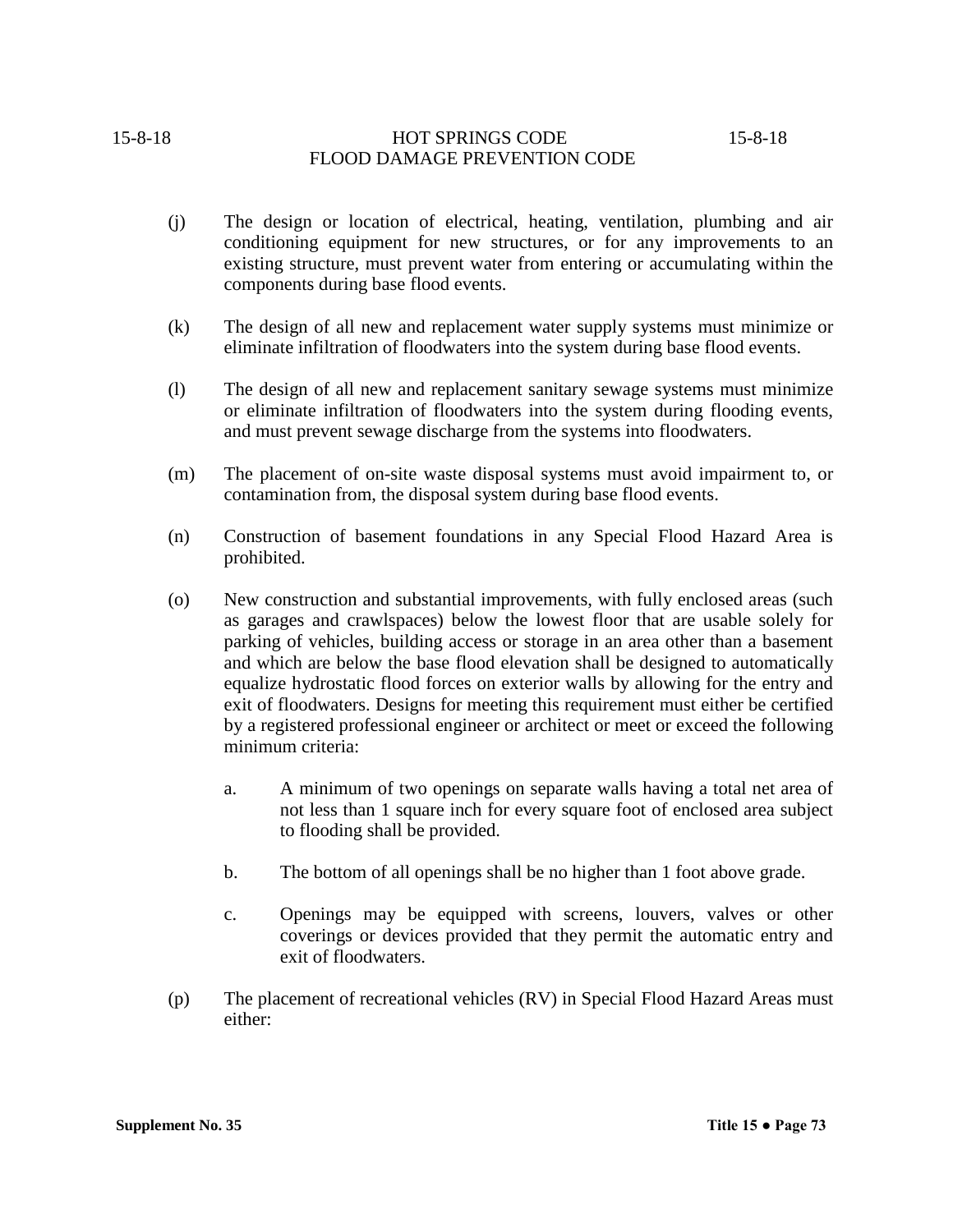- a. be temporary, as demonstrated by the RV being fully licensed, being on wheels or a jacking system, attached to the site only by quick disconnect type utilities and security devices, having no permanently attached additions, and being immobile for no more than 180 consecutive days; or else
- b. meet all provisions of this Code applicable to manufactured home structures.
- (q) All proposals for the development of a residential subdivision, commercial business park or manufactured home park/subdivision must have public utilities and facilities such as sewer, gas, electrical and water systems located and constructed to minimize or eliminate flood damage.
- (r) All proposals for the development of a residential subdivision, commercial business park or a manufactured home park/subdivision must include an adequate drainage plan to reduce exposure to flood hazards.
- (s) All proposals for the development of a commercial business park or a manufactured home park/subdivision must include an adequate evacuation plan for the scape of citizens from affected nonresidential structures during flooding events.

## **15-8-19. Risk zone specific standards.**

In addition to the General Standards, the following standards apply to specific development types in specific Risk Zones. Risk Zones listed in this Code that do not appear on the current FIRM are not applicable.

## **(a) In AE or A1-30 Risk Zones: Special Flood Hazard Area with base floods determined:**

- (1) For residential structures in Zone AE orA1-30:
	- a. For all new residential structures, the top surface of the lowest floor must have an elevation 2 feet or more above the published BFE. This elevation must be documented on an Elevation Certificate property completed by a professional engineer, surveyor or architect licensed to practice in the State of Arkansas.
	- b. For all substantial improvements or substantial damage to existing residential structures, the entire structure becomes subject to the requirements of a new residential structure.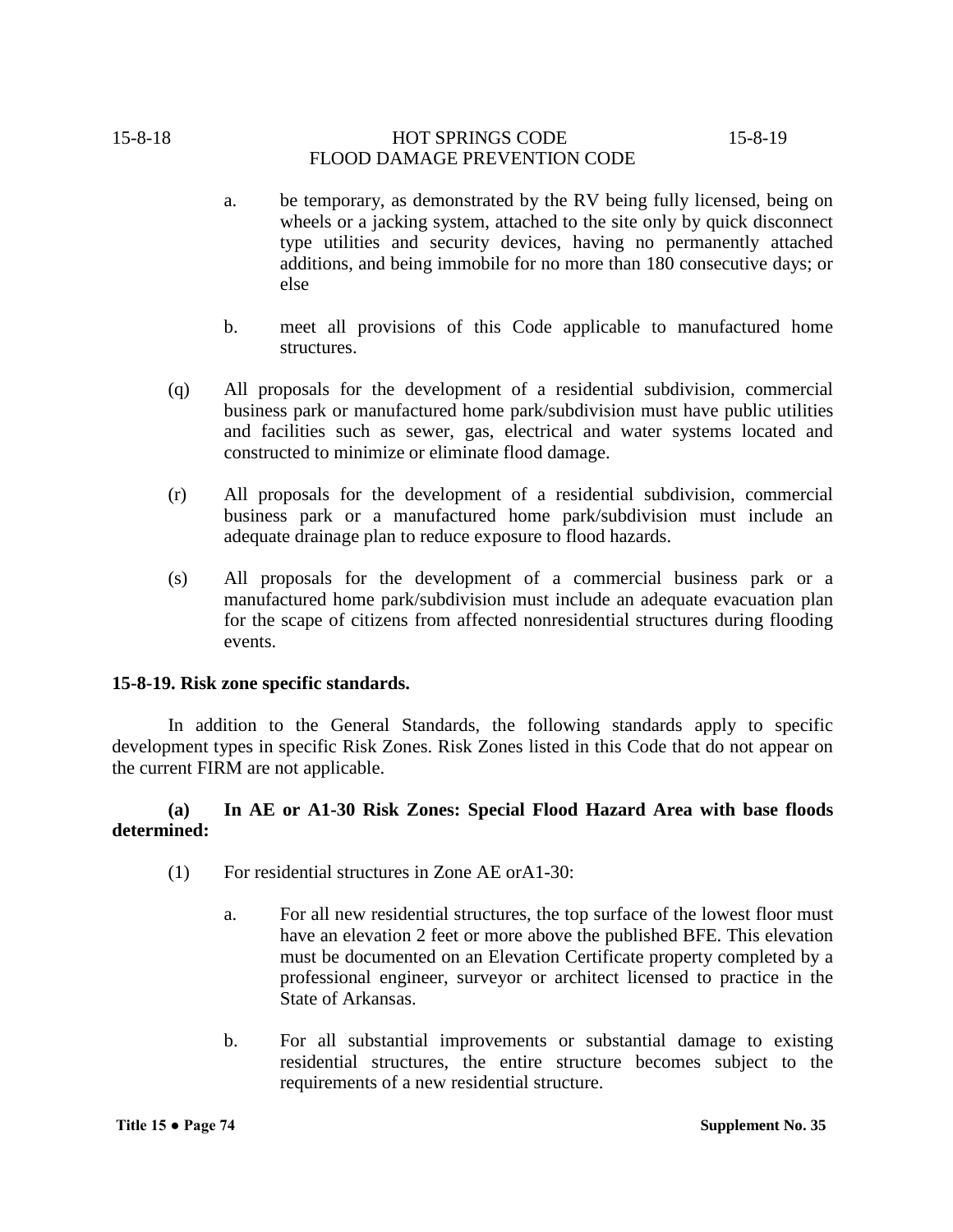- c. For any reconstruction, rehabilitation, addition or other improvement to an existing residential structure that is less than a substantial improvement, only the approved area, but not the entire structure, becomes subject to the requirements of a new residential structure.
- (2) For nonresidential structures in Zone AE or A1-30:
	- a. All new commercial, industrial or other nonresidential structures must either:
		- 1. have the lowest floor (including basement) elevated 2 feet or more above the base flood level or
		- 2. be flood proofed such that, together with attendant utility and sanitary facilities, be designed so that below 3 feet or more the base flood level the structure is watertight with walls substantially impermeable to the passage of water and with structural components having the capability of resisting hydrostatic and hydrodynamic loads and effects of buoyancy.
		- 3. A registered professional engineer or architect shall develop and/or review structural design, specifications and plans for the construction, and shall certify on a Floodproofing Certificate that the design and methods of construction are in accordance with accepted standards of practice as outlined in this subsection. A record of such certification which includes the specific elevation (in relation to mean sea level) to which such structures are floodproofed shall be maintained by the Floodplain Administrator.
	- b. For all substantial improvements or substantial damage to existing commercial, industrial or other nonresidential structures, the entire structure becomes subject to the requirements of a new nonresidential structure.
	- c. For any reconstruction, rehabilitation, addition or other improvement to an existing nonresidential structure that is less than a substantial improvement, only the improved area, but not the entire structure, becomes subject to the requirements of a new nonresidential structure.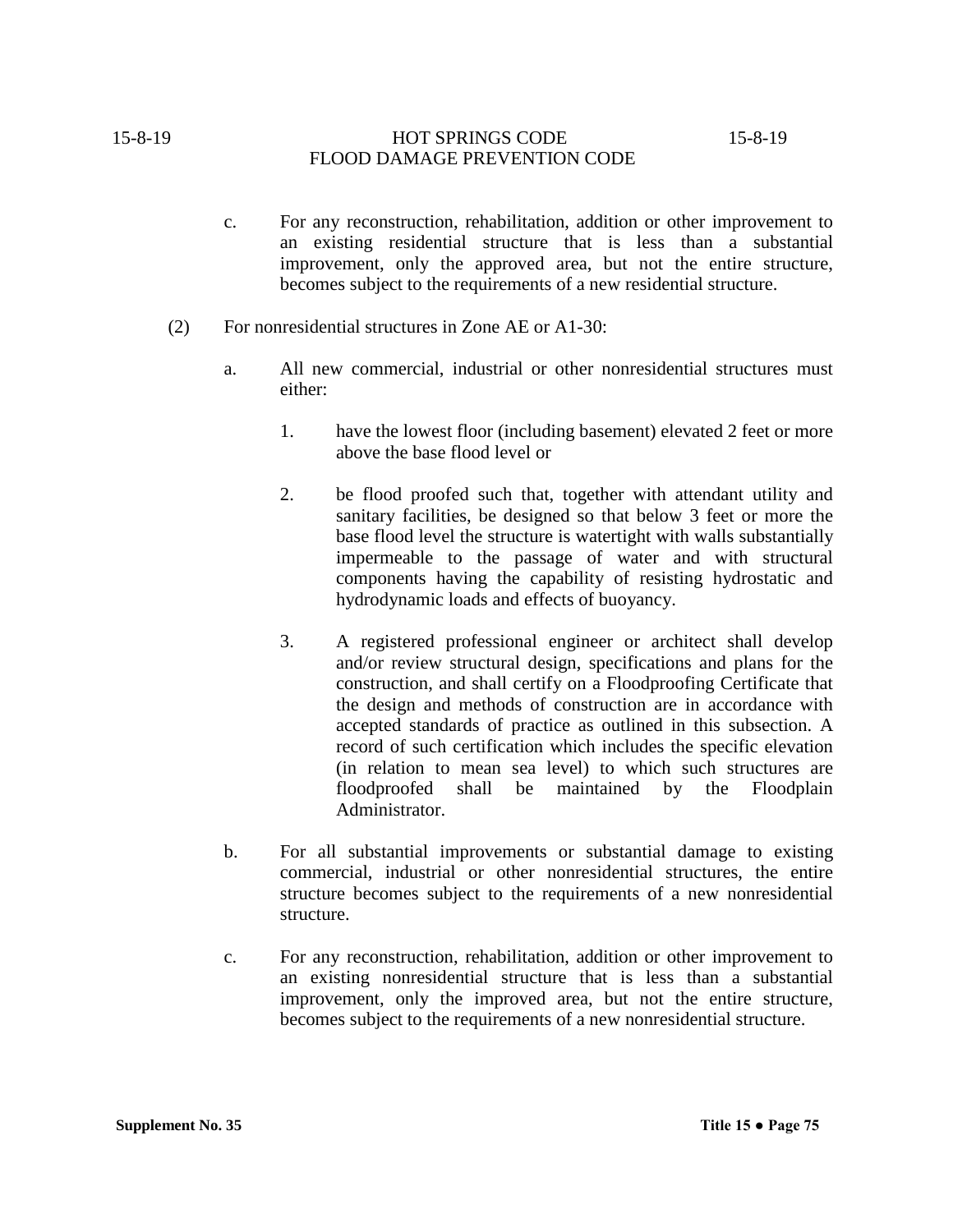- (3) For manufactured homes in Zone AE or A1-30:
	- a. All manufactured homes that are placed or substantially improved on sites:
		- 1. outside of a manufactured home park or subdivision;
		- 2. in a new manufactured home park or subdivision;
		- 3. in an expansion to an existing manufactured home park or subdivision; or
		- 4. in an existing manufactured home park or subdivision on which a manufactured home has incurred "substantial damage" as a result of a flood, be elevated on a permanent foundation such that the lowest floor of the manufactured home is elevated 2 feet or more above the base flood elevation and be securely anchored to an adequately anchored foundation system to resist flotation, collapse and lateral movement.
	- b. Require that manufactured homes be placed or substantially improved on sites in an existing manufactured home park or subdivision on the community's FIRM that are not subject to the provisions of paragraph "a" of this section be elevated so that either:
		- 1. the lowest floor of the manufactured home is 2 feet or more above the base flood elevation; or
		- 2. the manufactured home chassis is supported by reinforced piers or other foundation elements of at least equivalent strength that are no less than 36 inches in height above grade and be securely anchored to an adequately anchored foundation system to resist flotation, collapse and lateral movement.
	- c. For all substantial improvements or substantial damage to an existing manufactured home, the entire structure becomes subject to the requirements of a new manufactured home.
	- d. For any reconstruction, rehabilitation, addition or other improvement to an existing manufactured home that is less than a substantial improvement, only the improved area, but not the entire structure, becomes subject to the requirements of a new manufactured home.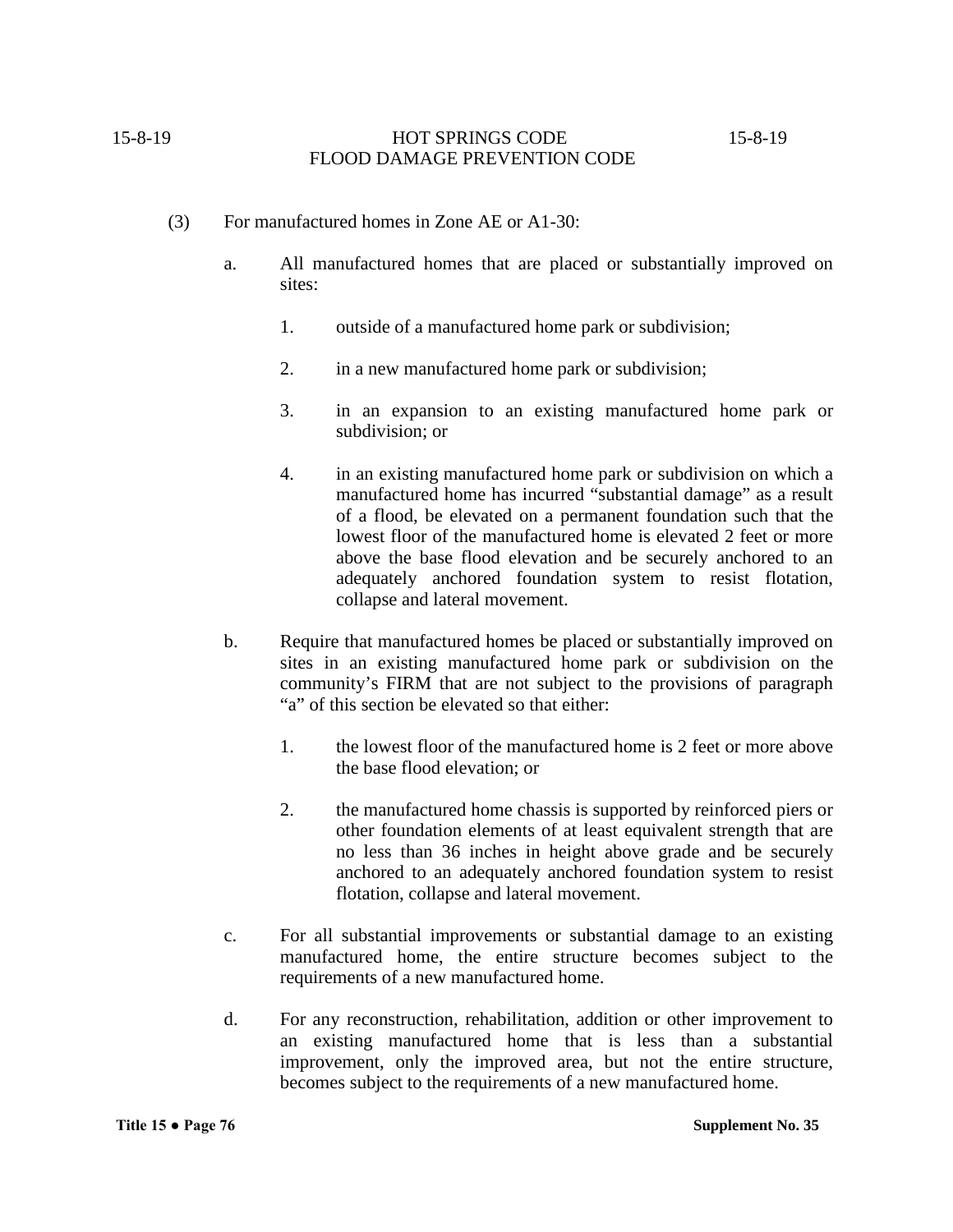e. When a regulatory floodway has not been designated, the Floodplain Administrator must require that no new construction, substantial improvement or other development (including fill) shall be permitted within Zones A1-30 and AE on the community's FIRM unless it is demonstrated that the cumulative effect of the proposed development, when combined with all other existing and anticipated development, will not increase the water surface elevation of the base flood more than one foot at any point within the community.

## **(b) In floodways: High risk areas of stream channel and adjacent floodplain**

- (1) Developments in regulatory floodways are prohibited, unless:
	- a. A No-Rise Certificate, signed and stamped by a professional engineer licensed to practice in the State of Arkansas, is submitted to demonstrate through hydrologic and hydraulic analyses performed in accordance with standard engineering practice, that the proposed development would not result in any increase in flood levels within the community during the occurrence of a base flood event; or
	- b. All requirements of Federal Regulations 44 CFR  $\S 65.12$  60.3 (d)(1-4) are first met, which reads from the Regulations as follows:
		- (d). When the Administrator has provided a notice of final base flood elevations within Zones A1-30 and/or AE on the community's FIRM and, if appropriate, has designated AO zones, AH zones, A99 zones and A zones on the community's FIRM, and has provided data from which the community shall designate its regulatory floodway, the community shall:
			- (1) Meet the requirements of paragraphs (c) (1) through (14) of this section;
			- (2) Select and adopt a regulatory floodway based on the principal that the area chosen for the regulatory flood way must be designed to carry the waters of the base flood, without increasing the water surface elevation of that flood more than one foot at any point;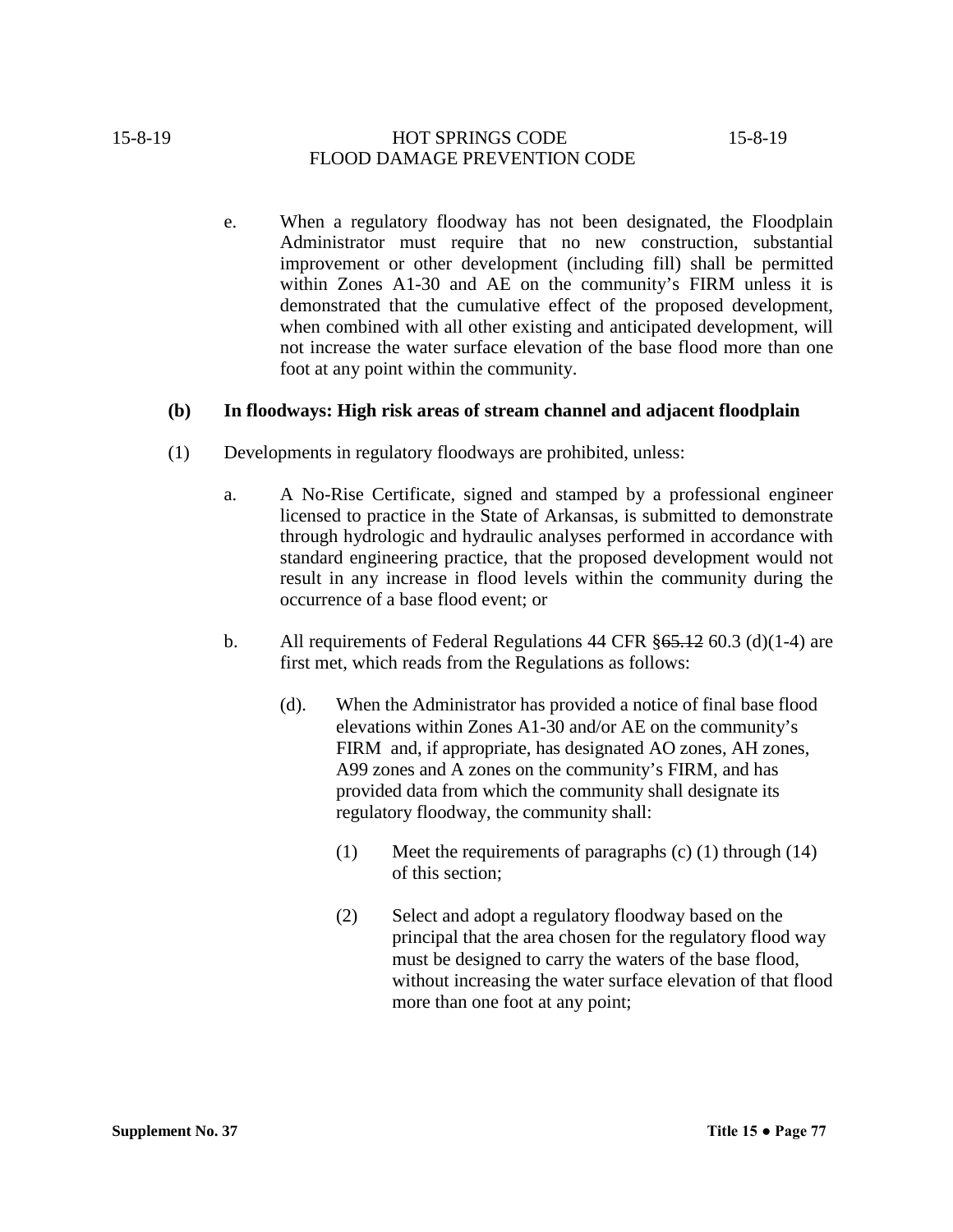- (3) Prohibit encroachments, including fill, new construction, substantial improvements, and other development within the adopted regulatory floodway unless it has been demonstrated through hydrologic and hydraulic analyses performed in accordance with standard engineering practice that the proposed encroachment would not result in any increase in flood levels within the community during the occurrence of the base flood discharge;
- (4) Notwithstanding any other provisions of § 60.3, a community may permit encroachments within the adopted regulatory floodway that would result in an increase in base flood elevations, provided that the community first applies for a conditional FIRM and floodway revision, fulfills the requirements for such revisions as established under the provisions of § 65.12, and receives the approval of the Administrator. (Ord. No. 5941, §2, 5-7-2013)

(2) No manufacture home may be placed in a regulatory floodway, regardless of elevation height, anchoring methods or No-Rise Certification.

# **(c) In AH or AQ Risk Zones: Special flood hazard areas of shallow flooding**

- (1) For residential structures in Zones AH or AO:
	- a. All new residential structures must be constructed with the top surface of the lowest floor elevated 2 feet or more above the published BFE, or 2 feet or more above the highest adjacent grade in addition to the depth number specified (at least 2 feet if no depth number is specified) on the community's FIRM. This elevation must be documented on an elevation certificate properly completed by a professional engineer, surveyor or architect licensed to practice in the State of Arkansas.
	- b. For all substantial improvements of substantial damage or existing residential structure, the entire structure becomes subject to the requirements of a new residential structure.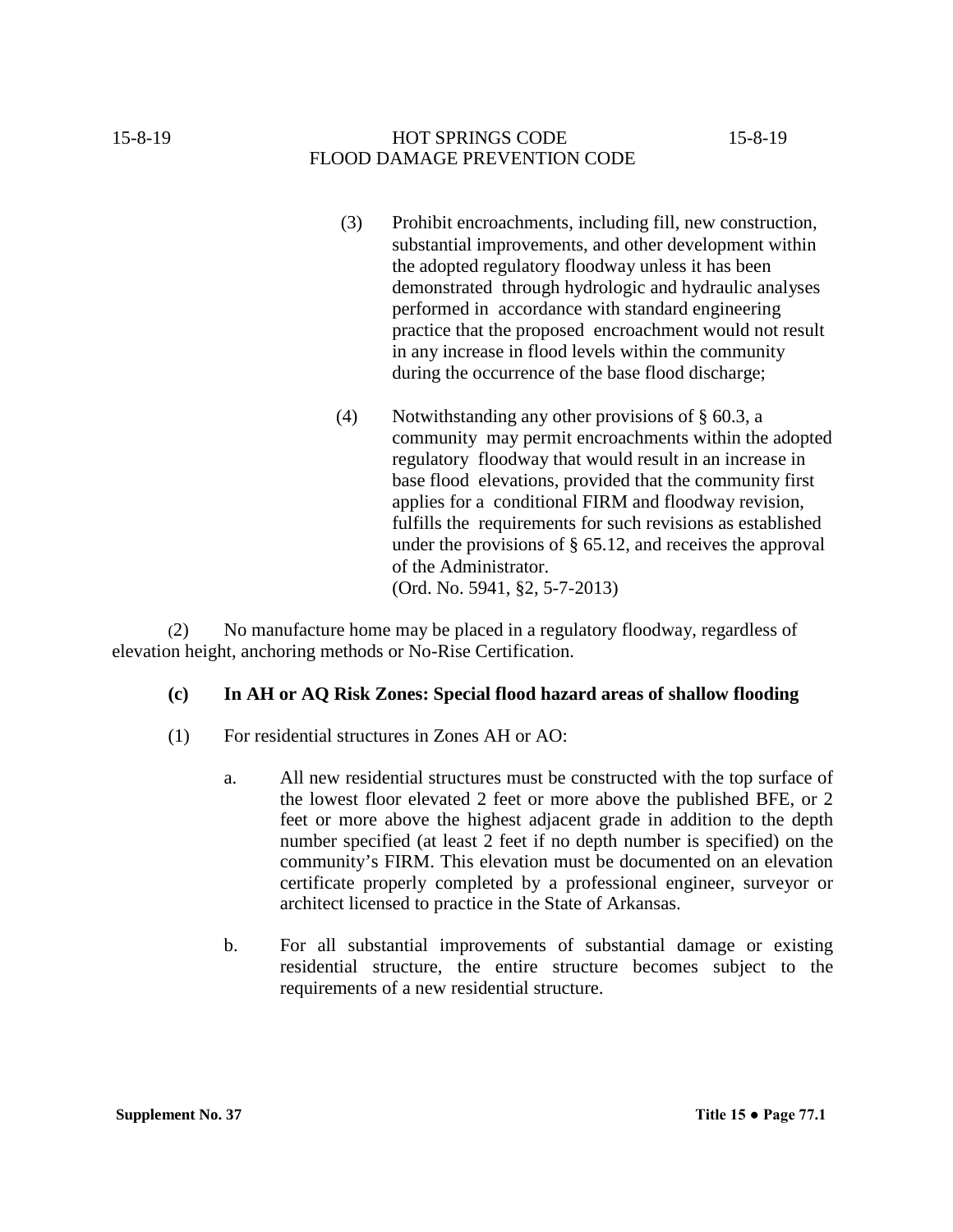- c. For any reconstruction, rehabilitation, addition or other improvement to an existing residential structure that is less than a substantial improvement, only the improved area, but not the entire structure, becomes subject to the requirements of a new residential structure.
- (2) For nonresidential structures in Zones AH or AO:
	- a. All new commercial, industrial or other nonresidential structures must either:
		- 1. have the top surface of the lowest floor elevated 2 feet or more above the published BFE, or 2 feet or more above the highest adjacent grade in addition to the depth numbers specified (at least 2 feet if no depth number is specified) on the community's FIRM, with documentation on an Elevation Certificate properly completed by a professional engineer, surveyor or architect licensed to practice in the State of Arkansas; or
		- 2. be flood-proofed such that the structure, together with attendant utility and sanitary facilities, be designed so that below 3 feet or more above the published BFE in Zone AH, or 3 feet or more above the base specified flood depth in an AO Zone, the structure is watertight with walls substantially impermeable to the passage of water and with structural components having the capability of resisting hydrostatic and hydrodynamic loads of effects of buoyancy.
	- b. For all substantial improvements or substantial damage to existing commercial, industrial or other nonresidential structures, the entire structure becomes subject to the requirements of a new nonresidential structure.
	- c. For any reconstruction, rehabilitation, addition or other improvement to an existing nonresidential structure that is less than a substantial improvement, only the improved area, but not the entire structure, becomes subject to the requirements of a new nonresidential structure.
- (3) For manufactured homes in Zones AH or AO:
	- a. All manufacture homes that are placed or substantially improved on sites: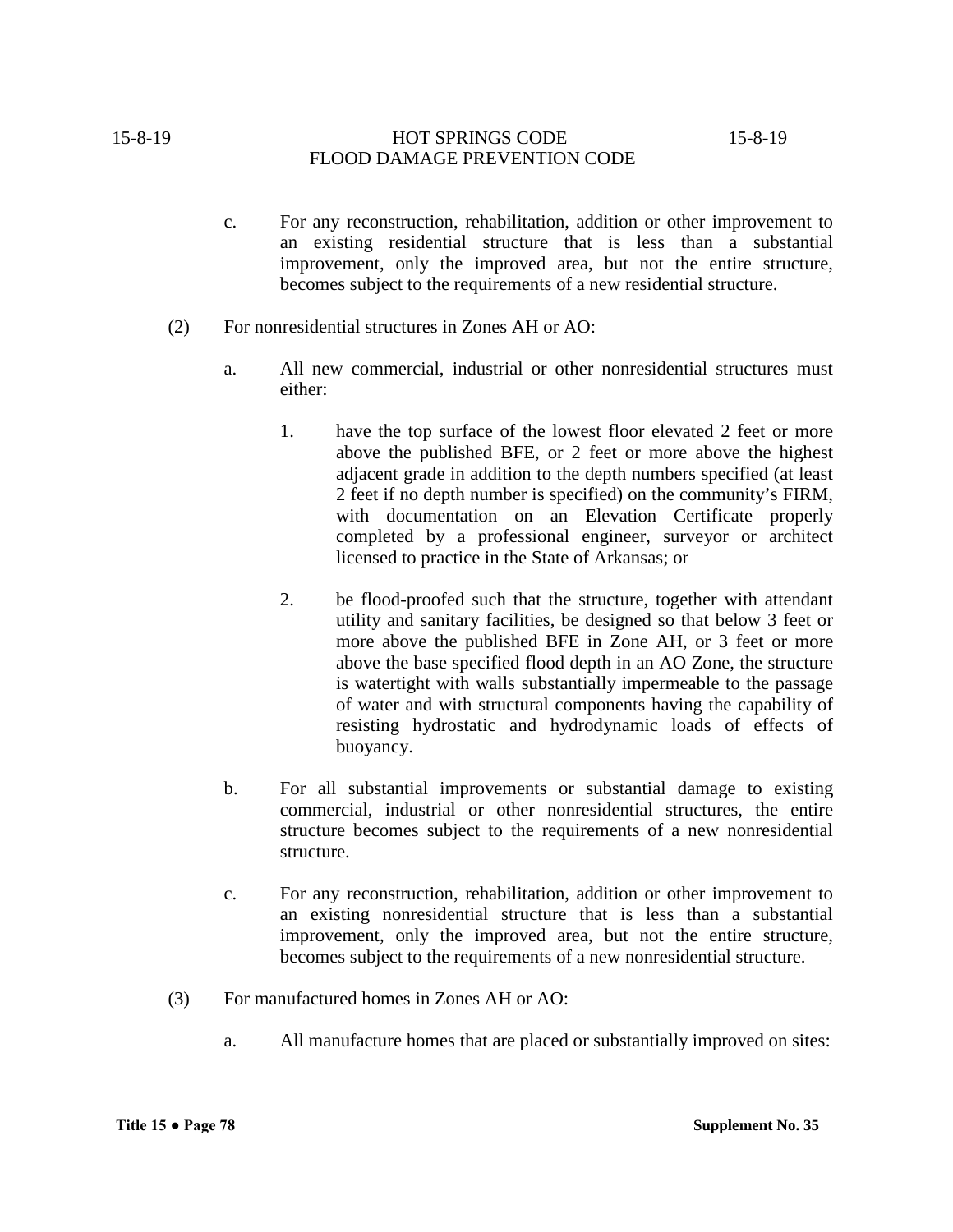- 1. outside of a manufactured home park or subdivision;
- 2. in a new manufactured home park or subdivision;
- 3. in an expansion to an existing manufactured home park or subdivision; or
- 4. in an existing manufactured home park or subdivision on which a manufactured home has incurred "substantial damage" as a result of a flood, be elevated on a permanent foundation such that the lowest floor of the manufactured home is elevated 2 feet or more above the published BFE, or 2 feet or more above the highest adjacent grade in addition to the dept number specified (at least 2 feet if no depth number is specified) on the community's FIRM, and be securely anchored to an adequately anchored foundation system to resist flotation, collapse and lateral movement.
- b. Require that manufactured homes be placed or substantially improved on sites in an existing manufactured home park or subdivision on the community's FIRM that are not subject to the provisions of paragraph "a" of this section be elevated so that either:
	- 1. the lowest floor of the manufactured home meets the elevation standard of paragraph "a"; or
	- 2. the manufactured home chassis is supported by reinforced piers or other foundation elements of at least equivalent strength that are no less than 36 inches in height above grade and be securely anchored to an adequately anchored foundation system to resist flotation, collapse and lateral movement.
- c. For all substantial improvements or substantial damage to existing manufactured home, the entire structure becomes subject to the requirements of a new manufactured home.
- d. For any reconstruction, rehabilitation, addition or other improvement to an existing manufactured home that is less than a substantial improvement, only the improved area, but not the entire structure, becomes subject to the requirements of a new manufactured home.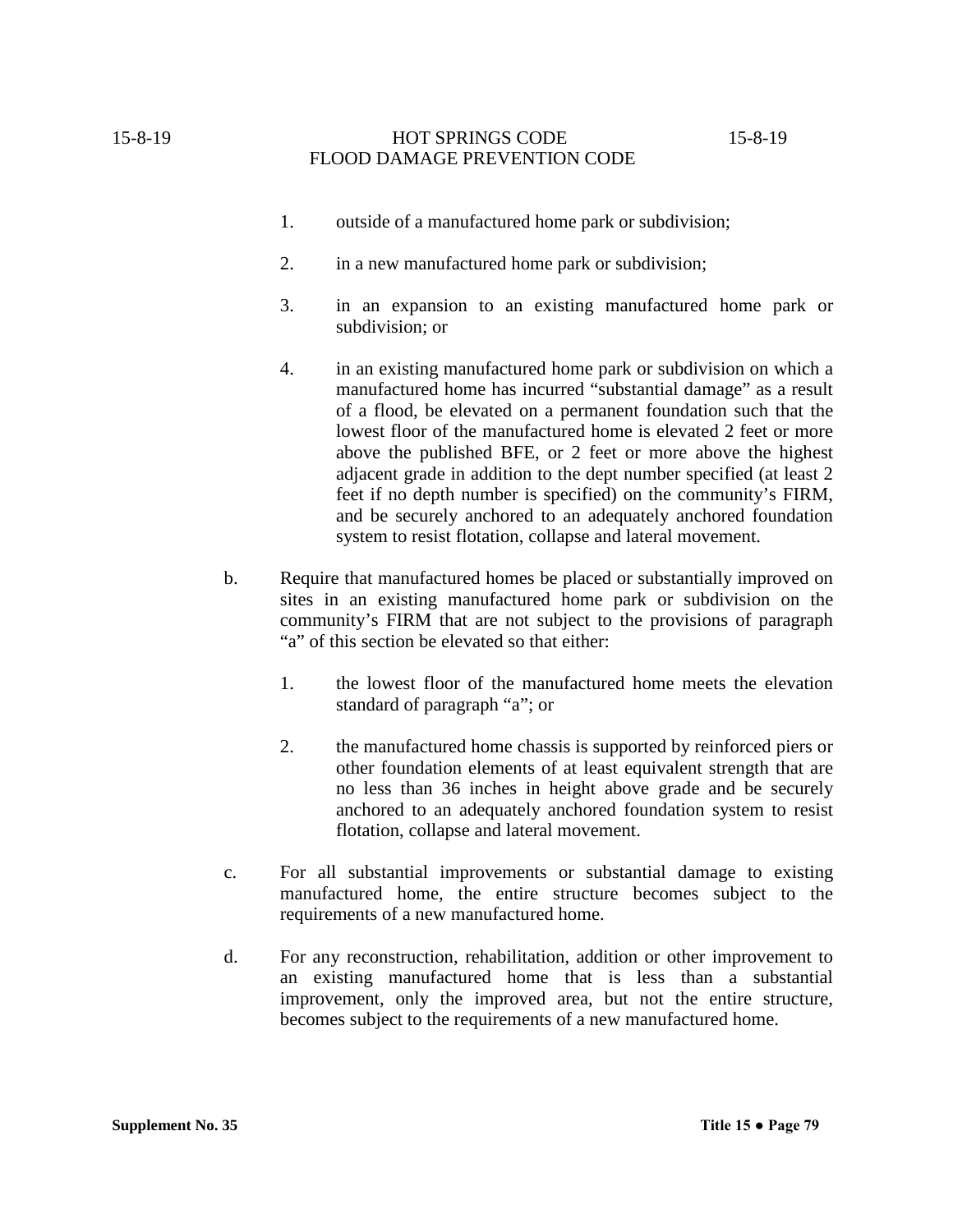- (4) Where FEMA has not established a regulatory floodway in Zones AH or AO, no Floodplain Development Permit may be issued unless a detailed engineering analysis is submitted along withe the application that demonstrates the increase in base floodwater elevation due to the proposed development and all cumulative developments since the publication of the current FIRM will be less than 1 foot.
- (5) Require adequate drainage paths around structures on slopes, to guide floodwaters around and away from proposed structures.

## **(d) In "A" Risk Zones: Special flood hazard areas with no base flood elevations determined**

- (1) In Zone A, the applicant or the applicant's agent must determine a base flood elevation prior to construction. The BFE will be based on a source or method approved by the local Floodplain Administrator.
- (2) For residential structures in Zone A:
	- a. For all new residential structures, the top surface of the lowest floor must have an elevation of 2 feet or more above the BFE. This elevation must be documented on an Elevation Certificate properly completed by a professional engineer, surveyor or architect licensed to practice in the State of Arkansas.
	- b. For all substantial improvements or substantial damage to existing residential structures, the entire structure becomes subject to the requirements of a new residential structure.
	- c. For any reconstruction, rehabilitation, addition or other improvement to an existing residential structure that is less than a substantial improvement, only the improved area, but not the entire structure, becomes subject to the requirements of a new residential structure.
- (3) For nonresidential structures in Zone A:
	- a. All new commercial, industrial or other nonresidential structure must either:
		- 1. have the lowest floor (including basement) elevated 2 feet or more above the base flood level, or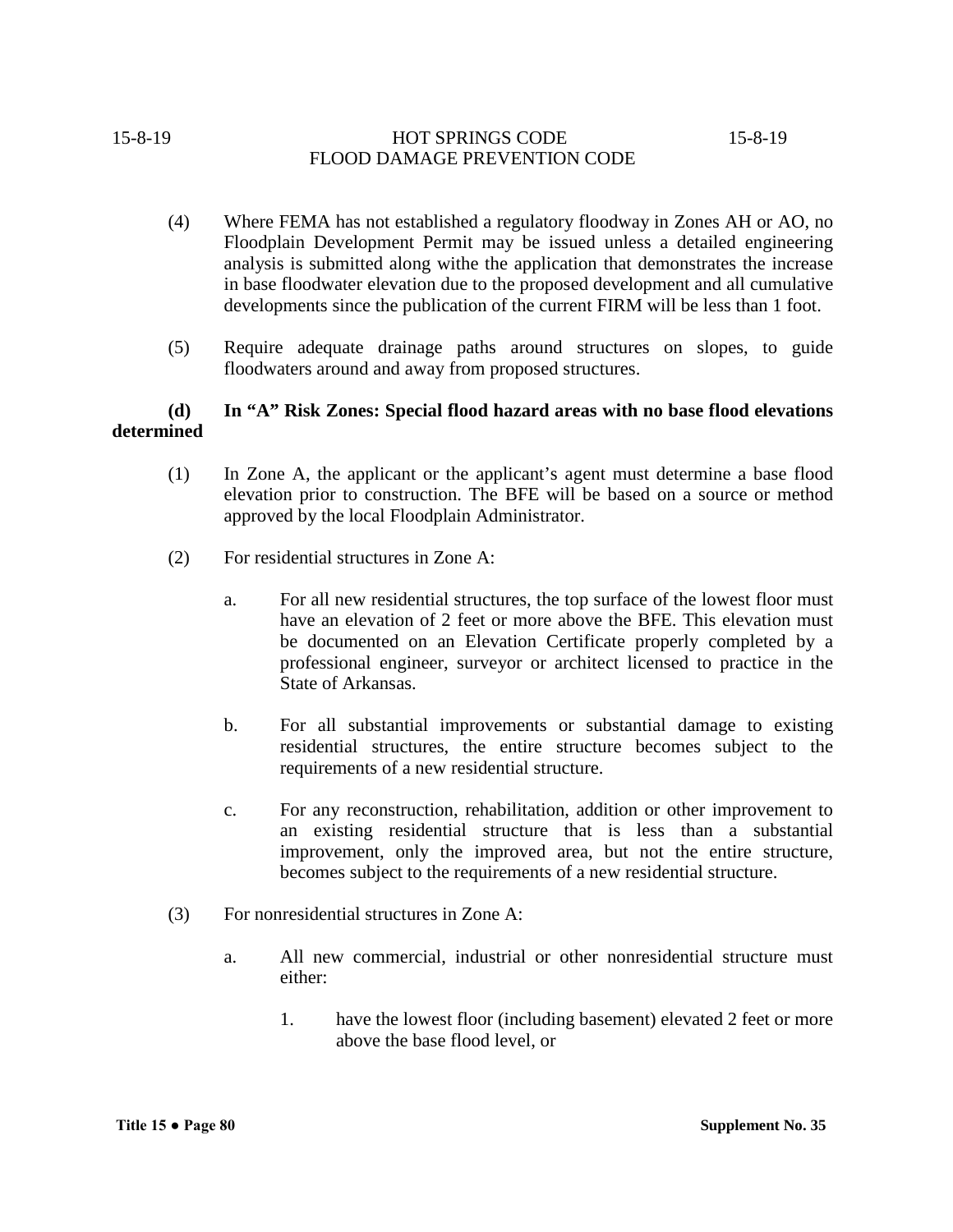- 2. be flood-proofed such that, together with attendant utility and sanitary facilities, be designed so that below an elevation of 3 feet above the base flood level the structure is watertight with walls substantially impermeable to the passage of water and with structural components having the capability of resisting hydrostatic and hydrodynamic loads and effects of buoyancy.
- b. A registered professional engineer or architect shall develop and/or review structural design, specifications and plans for the construction and shall certify on a Floodproofing Certificate that the design and methods of construction are in accordance with accepted standards of practice as outlined in this subsection. A record of such certification which includes the specific elevation (in relation to mean sea level) to which such structures are floodproofed shall be maintained by the Floodplain Administrator.
- c. For all substantial improvements or substantial damage to existing commercial, industrial or other nonresidential structures, the entire structure becomes subject to the requirements of a new nonresidential structure.
- d. For any reconstruction, rehabilitation, addition or other improvement to an existing nonresidential structure that is less than a substantial improvement, only the improved area, but not the entire structure, becomes subject to the requirements of a new nonresidential structure.
- (4) For manufactured homes in Zone A:
	- a. All manufactured homes that are placed or substantially improved on sites:
		- 1. outside of a manufactured home park or subdivision;
		- 2. in a new manufactured home park or subdivision;
		- 3. in an expansion to an existing manufactured home park or subdivision; or
		- 4. in an existing manufactured home park or subdivision on which a manufactured home has incurred "substantial damage" as a result of a flood, be elevated on a permanent foundation such that the lowest floor of the manufactured home is elevated 2 feet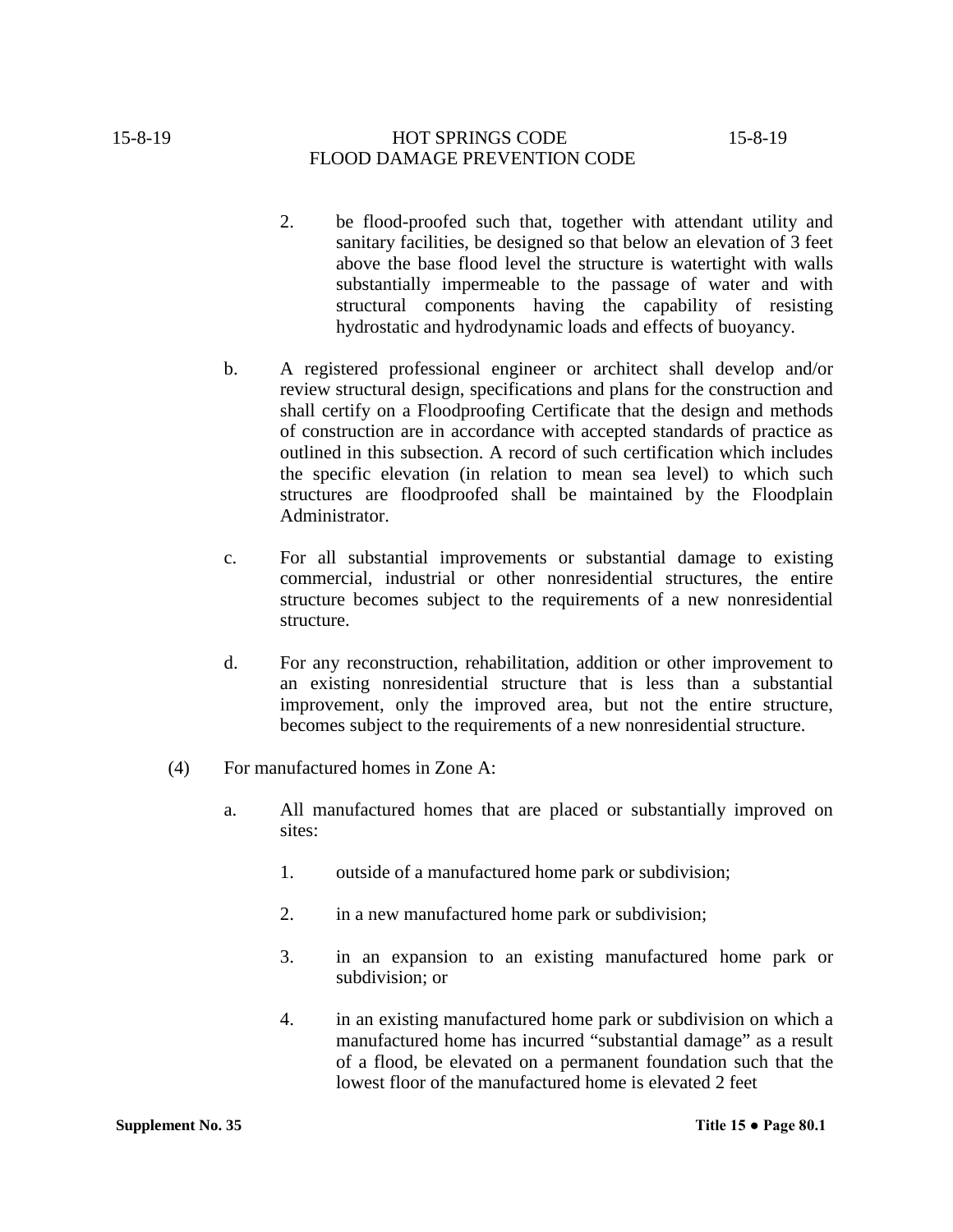or more above the base flood elevation and be securely anchored to an adequately anchored foundation system to resist flotation, collapse and lateral movement.

- b. Require that manufactured homes be placed or substantially improved on sites in an existing manufactured home park or subdivision on the community's FIRM that are not subject to the provisions of paragraph "a" of this section be elevated so that either:
	- 1. the lowest floor of the manufactured home is 2 feet or more above the base flood elevation; or
	- 2. the manufactured home chassis is supported by reinforced piers or other foundation elements of at least equivalent strength that are no less than 36 inches in height above grade and be securely anchored to an adequately anchored foundation system to resist flotation, collapse and lateral movement.
- c. For all substantial improvements or substantial damage to existing manufactured homes, the entire structure becomes subject to the requirements of a new manufactured home.
- d. For any reconstruction, rehabilitation, addition or other improvement to an existing manufactured home that is less than a substantial improvement, only the improved area, but not the entire structure, becomes subject to the requirements of a new manufactured home.

## **15-8-20. Standards for subdivision proposals.**

(a) All subdivision proposals including manufactured home parks and subdivisions shall be consistent with Article I, §15-8-1, §15-8-2 and §15-8-3 of this ordinance.

(b) All proposals for the development of subdivisions including manufactured home parks and subdivisions shall meet development permit requirements of Article II, §15-8-13; and Article III, §15-8-19 and §15-8-20 of this ordinance.

(c) Base flood elevation data and a regulatory floodway, utilizing accepted engineering practices, shall be generated for subdivision proposals and other proposed development including the placement of manufactured home parks and subdivisions which is greater than 50 lots or 5 acres, whichever is lesser, if not otherwise provided.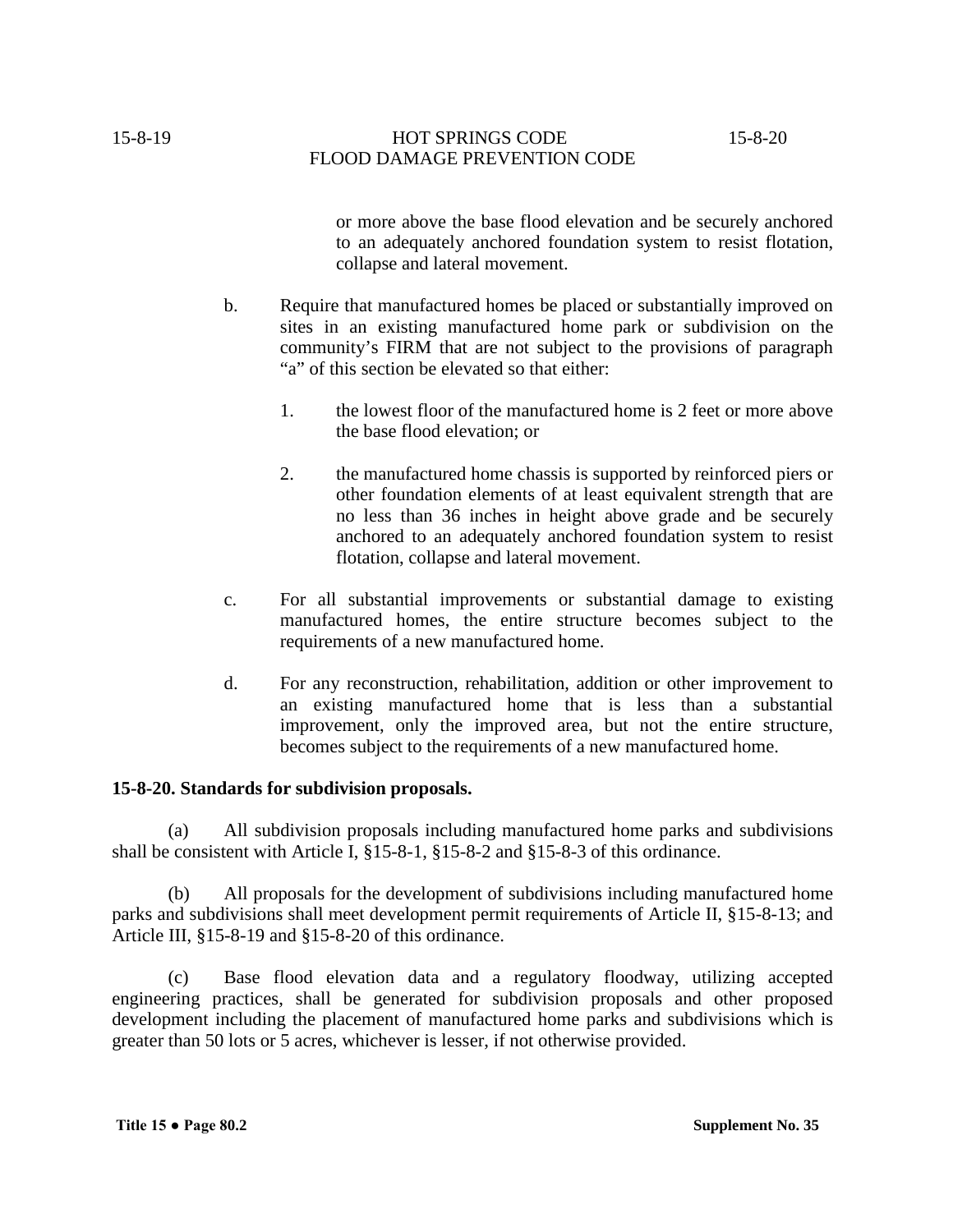(d) All subdivision proposals including manufactured home parks and subdivisions shall have adequate drainage provided to reduce exposure to flood hazards.

(e) All subdivision proposals including manufactured home parks and subdivisions shall have public utilities and facilities such as sewer, gas, electrical and water systems located and constructed to minimize or eliminate flood damage.

(Ord. No. 5742, § 1 (Art. V), 11-17-09)

## ARTICLE VI. VARIANCES AND PENALTY

## **15-8-21. Variances.**

(a) The rules and regulations set forth in these regulations are the standard requirements of the city. Where the applicant alleges that extraordinary hardships or practical difficulties may result from strict compliance with these regulations, or the purpose of these regulations may be served to a greater extent by an alternative proposal, the City Engineer shall review such requests for variances and shall forward his recommendation to the Board of Adjustments and Appeals for final action so that substantial justice may be done and the public interest secured. Such variances, however, shall not have the effect of nullifying the intent and purpose of these regulations. The following criteria shall be used to determine whether a variance shall be granted:

- (1) The conditions upon which the request for variance is based are unique to the property because of its particular physical surroundings, shape or topographical conditions.
- (2) The granting of the variance will not be detrimental to the public safety, health or welfare of, or injurious to, other property.

(b) No variance shall be granted except upon written petition by the developer when the request for approval is filed with the city. The petition shall state fully the grounds for the variance and all of the facts upon which the petition is made. In approving variances, the Board of Adjustments and Appeals may, at its option, require special conditions to ensure construction in accordance with objectives, standards and requirements of this ordinance.